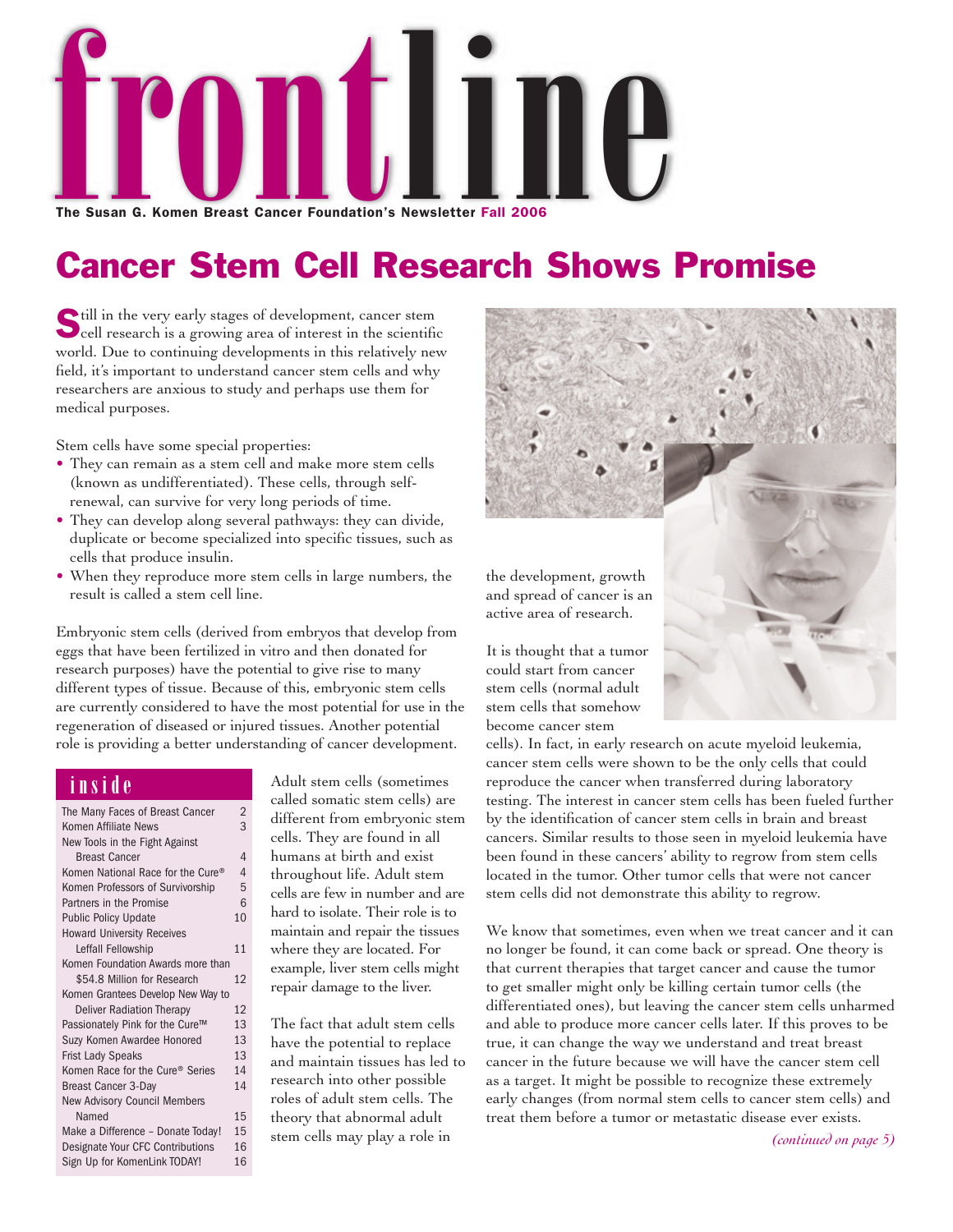### The Many Faces of Breast Cancer

By Nancy Brinker, Founder, The Susan G. Komen Breast Cancer Foundation



In June, the Komen Foundation held<br>
ninth annual Mission Conference in n June, the Komen Foundation held its Washington, D.C. Called *Many Faces, One Voice,* the event brought together some of the world's leading scientists, patient advocates and survivors to translate the latest information in the fight against breast cancer.

Nancy Brinker

When we talk about the "Many Faces" of the Komen Foundation, I always think of my sister's face — beautiful, loving, determined; making me promise that I would do everything in my power to spare other women the pain of this disease.

There are of course so many other faces that we must remember. Faces that may not always be in the forefront of our minds, but are at the heart of our mission.

There's the face of Julia Mulaha of Kenya, who after her own battle with the breast cancer formed Kenya's first breast cancer group to promote awareness and screening. Africa has the highest death rate from breast cancer in the world.

There's the face of Ira Zholnova of Ukraine, who several years ago did something unprecedented in Ukraine — she went on television and talked openly about her breast cancer, a taboo subject even though Ukraine has one of the highest death rates in Europe.

And there's the face of Rivka Friedman of Israel, a country with one of the world's highest incidence rates of breast cancer. Like many ultra-Orthodox women, Rivka was uncomfortable discussing her disease. But at a retreat with fellow survivors organized by Beit Natan, an ultra-Orthodox women's center, she said she "felt safe" because survivors have a "common understanding."

Julia, Ira and Rivka remind us — while we rightly focus on the many faces of breast cancer in our own country — that we must never forget the millions of faces of this disease around the world.

While more people are diagnosed with breast cancer in the United States every year than in any other country, let us never forget that more than one million new cases are also reported annually around the world. Let us never forget that while global mortality rates are dropping, the incidence rate is rising and that countries in the developing world are bearing the brunt of most new cases.

And let us never forget the many people around the world who die from breast cancer every year — the hundreds of thousands, one death every 90 seconds. Their fight is also our fight.

As the most medically advanced nation in the world, we have a moral obligation to help other countries deal with this disease. And as the largest breast cancer organization in the world, the Komen Foundation has a moral responsibility to lead the charge, recognizing that we are all tied together.

Fortunately, in the United States we have the talent and the tools to reach the world and we can do so by relying on the "three c's" — culture, collaboration and computers.

**Culture.** Just as we've changed our own culture in regard to breast cancer, we can help other countries deal differently with the disease  $-$  ending the stigma and empowering patients. We must share our experience of changing a culture by mobilizing the grassroots. As in politics, all disease is local. Every country is unique, but the lesson is universal: Connect with people where they live. Focus on what they care about. Touch a person's heart, and we can truly change the world.

**Collaboration.** Just as we partner with allies here at home, we must continue to forge innovative alliances abroad. Our collaborations occur in every corner of the world. For example, a Komen grant to Julia Mulaha's breast cancer group in Kenya funded training for dozens of doctors and nurses and free clinics that screened thousands of women most for the first time in their lives. Grants like these prove that our actions don't always have to be huge to have a big impact; they just have to be meaningful.

**Computers and Technology.** Just as the Internet is empowering Americans with an arsenal of health information, we must seize new technologies to empower the world. Google the word "breast cancer" and among the very first sites to pop up is komen.org. Our website is now visited every year by more than three million people seeking life-saving information. Last year alone, our website received more than 500,000 visits from nearly 200 countries.

#### **Your Fight Is Our Fight**

We must continue to challenge ourselves to always see the many faces of breast cancer beyond our borders — like Julia Mulaha, Ira Zholnova, Rivka Friedman and the millions like them. And through this process, let us be brave enough to say to them "your fight is our fight." Let us seize every tool at our disposal to change Cultures, to Collaborate with others, to harness the Computer Age and connect with the world.

And let us always remember — it's our world, it's our responsibility. We must never forget our founding promise to do everything in our power to eradicate this disease — not just in our country, but to wipe it from the face of the earth, once and for all.  $\clubsuit$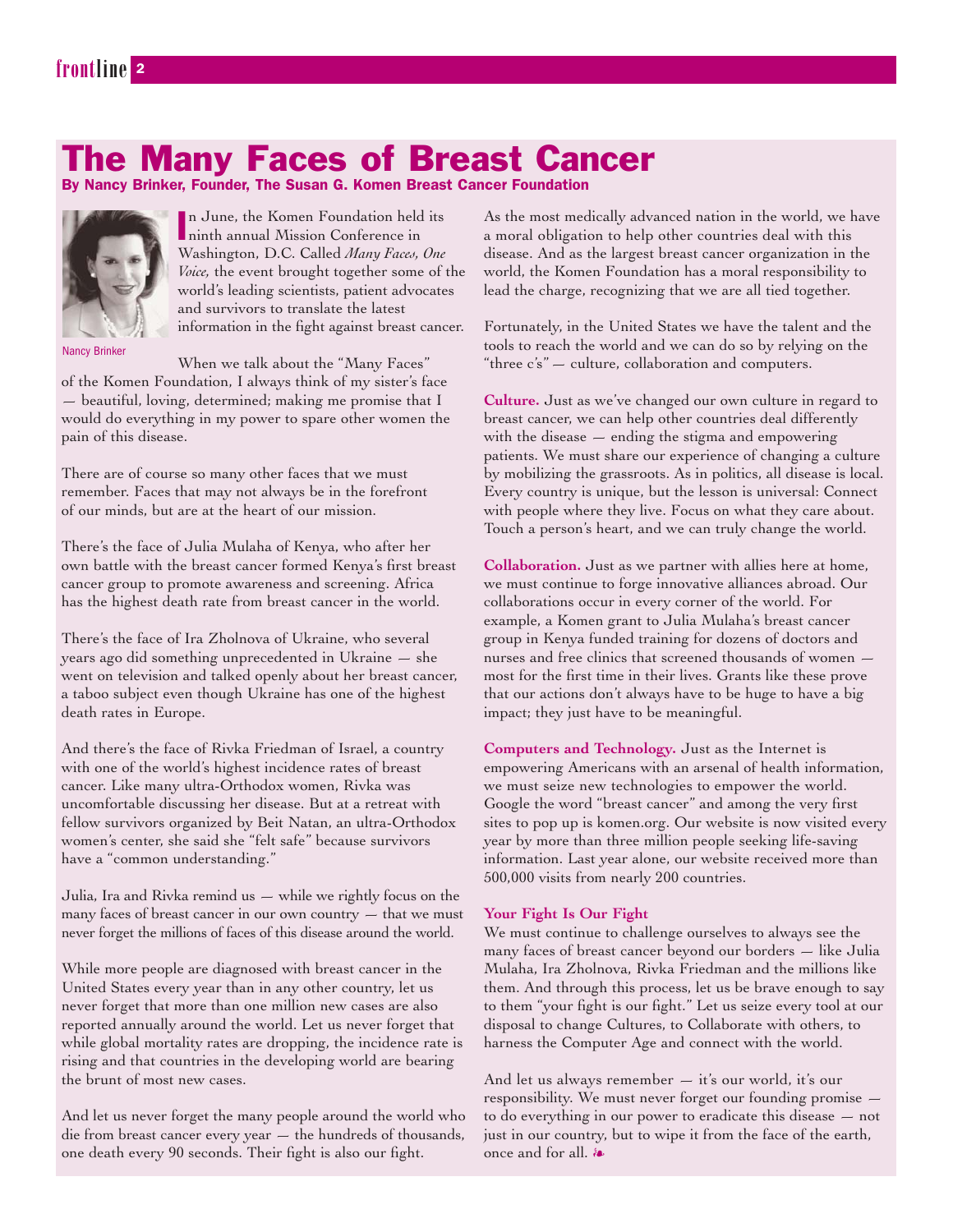## **KOMEN AFFILIATE NE**



#### Komen Aspen Affiliate Rolls Along

More than 400 people from 19 states came together in the fight against breast cancer during the second annual *Ride for the Cure®* in Aspen,

Colorado, recently. In addition to the riders, 230 volunteers and more than 30 local area businesses were involved in the fundraiser — all spearheaded by founding Co-Chairs Elaine Grossman and Lisa Consiglio.

Ride for the Cure® traveled 100 miles through the Rocky Mountains while raising funds in support of community programs funded by the Komen Aspen Affiliate. Many of the cyclists were survivors recovering from cancer treatments and were offered the opportunity to ride with Chris Carmichael, honorary co-chair, founder of Carmichael Training Systems, and coach to Lance Armstrong.

With the net proceeds of the Komen Aspen Race for the Cure® and the Ride for the Cure® event, the Komen Aspen Affiliate has increased its education, screening and treatment grant funding by almost 300 percent in the past two years and is now one of the largest health and human services grantmaking organizations in the area.

### Breast Center Opens with Help of NE Louisiana

The Komen Northeast Louisiana Affiliate recently helped open a much-needed breast center at St. Francis Hospital North in Monroe. The new center is a grantee of the Affiliate. Doris Fandal, Affiliate president, was one of the first patients at the center and said she was impressed with its "atmosphere of happiness and hope."

### Komen Philadelphia Education Event Targets Asian Americans

The Komen Philadelphia Affiliate, along with the American Cancer Society of Southeastern Pennsylvania, hosted its second annual education event targeting Asian American women in May. This year's event was titled *When You Take Care of Yourself, You Take Care of Your Family.*

Based upon last year's event feedback, two new languages were added, bringing the total number of languages represented to 10 (Chinese, Indonesian, Cambodian, Vietnamese, Laotian, Hmong, Korean, English, Hindi and Gujarati). Nearly 1,000 people were in attendance.

Opening remarks were offered by Komen Philadelphia Executive Director Elaine Grobman, WanLing Hung of the American Cancer Society and Dr. Giang Nguyen of the University of Pennsylvania. Lunch was served and entertainment was provided by South Philadelphia High School students who performed a variety of dances that reflected each of the ethnicities and cultures of the attendees.

Breakout sessions — by language — were held with each presenter and covered the following topics: Healthy Eating, Breast Cancer Myths and Why Women Should Get Mammograms.

### Komen Milwaukee Hosts Breast and the City Event

More than 100 young women learned about the importance of early detection and breast self-exams while attending the Komen Milwaukee Affiliate's *Breast and the City Season Two* event at the Hotel Metro on July 26. The purpose of the event was to promote the awareness of breast health and the importance of early detection among young women. Three young breast cancer survivors shared their stories and pink bags stuffed with Komen educational materials targeted for young women were distributed to each participant. Participants also enjoyed pink drinks, live music and door prizes, making this event a great way to reach out to younger women.



### Ride Across Maryland Expands in 2006

R*ide Across Maryland* is a motorcycle ride that benefits the Komen Maryland Affiliate each year. The ride originates from various points around Maryland, traveling

over the bay bridge and across the Eastern Shore to a destination resort in Ocean City. Dick Gelfman, a local attorney and a retired television consumer reporter for WJZ in Baltimore, came up with the original concept for the ride as a way to support charitable work in the local community with his whole family (he has a wife and three daughters) and share his love of motorcycles with other bikers. His passion for motorcycles and the compelling mission of eradicating breast cancer as a life-threatening disease has propelled this event into a local phenomenon.

For the sixth year in a row, Ride Across Maryland has been the largest third-party fundraising event for the Komen Maryland Affiliate. Donations from the event increased 30 percent in 2006. In partnership with the Komen Maryland Affiliate, Ride Across Maryland has become more sophisticated each year and is quickly becoming the event in which to participate for motorcycle enthusiasts across the region. With Dick Gelfman's leadership and vision, Ride Across Maryland has achieved a level of success that extends beyond what either organization could achieve alone.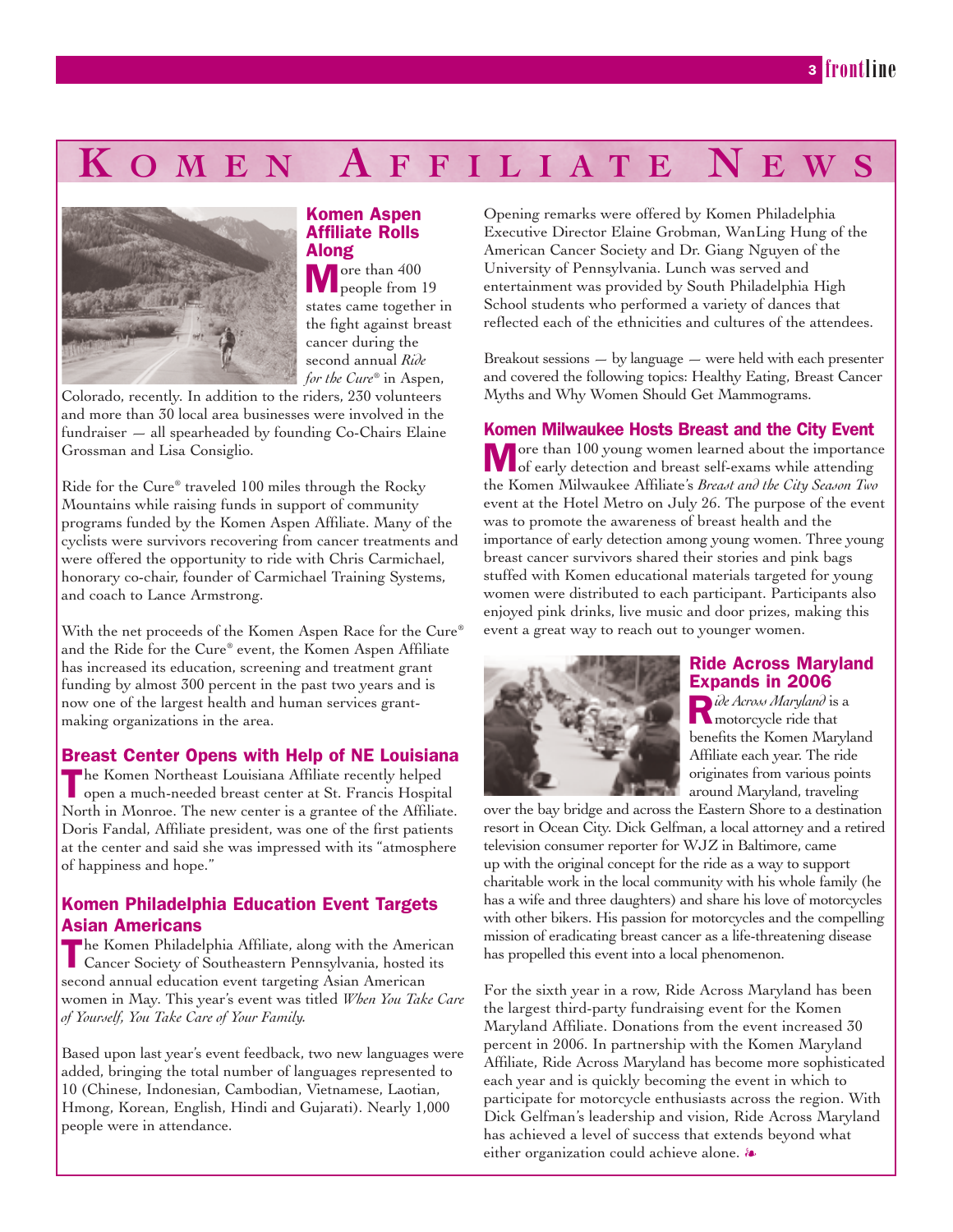## New Tools in the Fight Against Breast Cancer



### Brochure Explains Complementary and Alternative Therapies

W*hat I Can Do to Take Care of Me: Women with Cancer Talk about Complementary and Alternative Medical Therapies* is a new brochure that gives cancer patients an introduction to complementary and alternative medical (CAM) therapies. This full-color booklet describes CAM and talks about ways it can help cancer patients as they go

through treatment and recovery. Special attention is paid to discussing your care with your doctor and learning all you can about CAM. Quotes from cancer survivors add a sense of realness to the material. Resources are also provided for additional information about CAM. To order, visit the Marketplace section of komen.org or call 1.877.SGK.SHOP.



### Access Risk Factor Table at komen.org

The Komen Foundation's website, www.komen.org, has a new tool that provides the approximate risk of breast cancer linked to a variety of personal, lifestyle and environmental factors. There are more than 50 factors listed, including things like age, alcohol consumption, weight

gain, hair dyes, deodorant use, secondhand smoke exposure and many more. For each factor, the relative risk represents how much higher or lower the risk of breast cancer is for a person who has the particular factor compared to a person who does not. Risk factors are also grouped into categories based on the strength of the scientific evidence (established, probable, possible, insufficient or inconsistent) that's connected with each risk. Each factor has corresponding text that tells you where to go for more information. View the table at www.komen.org/riskmatrix.



### Teaching Module Offers In-depth Breast Cancer Information

The Komen Foundation recently funded a fully accredited continuing medical education (CME) teaching module on breast cancer screening, detection and treatment. This teaching module is designed for ob/gyns and other primary care health professionals, and offers in-

depth, up-to-date information on breast cancer — the most common cancer among women in the United States.

The module will be used by faculty to teach residents and medical students how to better care for women. Students will be taught how to assess at-risk patients; detect and diagnose breast cancer; learn the value of screening technologies; and understand the legal and ethical liabilities that need to be considered by patients and their physicians.

"This new teaching module has the ability to reach thousands of obstetricians and gynecologists, who for many, are the only physician a woman will see," said Cheryl Kidd, M.P.H., director of education for the Komen Foundation. "This is an important resource not only for those currently practicing medicine, but for those in medical school."

The module can be accessed at www.apgo.org under "eLearn." The online module is free of charge to all Association of Professors of Gynecology and Obstetrics members and institutional departments. For a limited time only, non-members can also access the module free of charge.  $\lambda$ 

## Komen National Race for the Cure®



More than 40,000 runners and walkers gathered on the National Mall for the 17th annual Komen National Race for the Cure® in June. The 5K event was successful in raising \$2.5 million for breast cancer education, screening and treatment programs in the Washington, D.C., area and in support of innovative research worldwide.  $\clubsuit$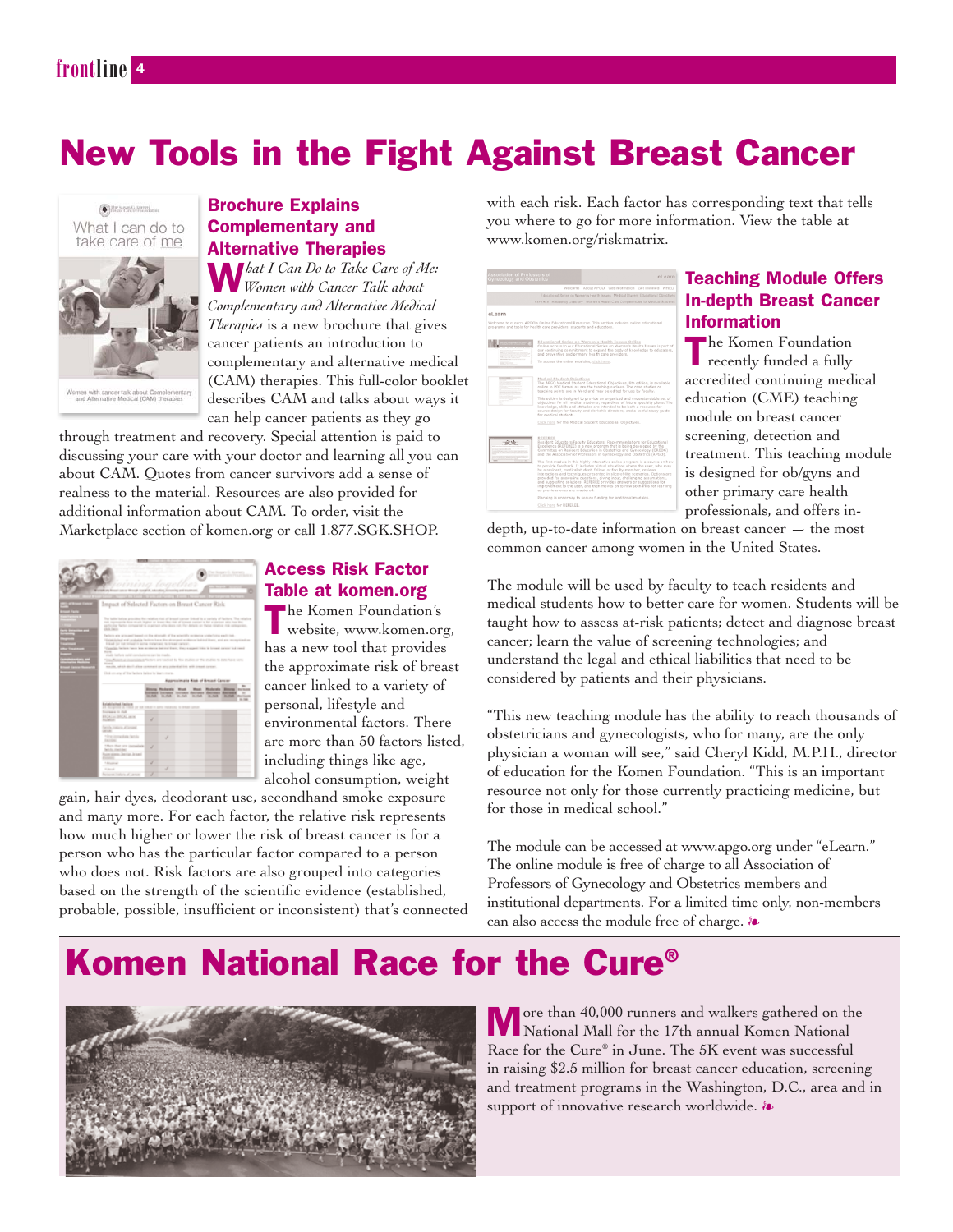## Komen Professors of Survivorship Named

The founder of Native American Cancer Research and a Washington State University nursing professor were both recently honored with the Komen Foundation's Professor of Survivorship Award, an honor given annually to individuals who have made significant contributions to the field of breast cancer survivorship.

**Linda Burhansstipanov, M.S.P.H., Dr.P.H.,** executive director of Native American Cancer Research of Pine, Colo., and **Frances Marcus Lewis, R.N., Ph.D., M.N., F.A.A.N.,** professor of family and child nursing at the University of Washington School of Nursing in Seattle, are the 2006 Komen Professors of Survivorship. Each awardee receives \$20,000 for use in advancing her work related to breast cancer survivorship. The term of the professorships lasts one year.



"Dr. Burhansstipanov and Dr. Lewis have brought greater understanding of survivorship issues and challenges to all of us through their clinical and research endeavors," said Rebecca Garcia, the Komen Foundation's vice president of health sciences. "Through the work of these two pioneering women, breast cancer survivors enjoy a better quality of life

Linda Burhansstipanov, M.S.P.H., Dr.P.H.

and health care professionals gain a better understanding of the challenges breast cancer survivors often face."

Dr. Burhansstipanov is credited with making significant contributions to Native American breast cancer survivorship, having facilitated culturally sensitive strategies to increase mammography screening among Native American women. She created a web-based interactive educational program to

enhance survivorship and quality of life for Native American survivors. She hosted the first national Native American cancer conference in 2001, which led to the founding of the Native People's Circle of Hope (NPCOH), a coalition of Native American survivor and support groups.



Dr. Lewis is recognized for her significant contributions to quality of life and survivorship for women and families affected by breast cancer. Her work and research have resulted in the development of family programs offered to the community through Cancer Lifeline and programs to advance breast cancer care in the Ukrainian cities of Odessa, Kiev and Chernobyl. She has been

R.N., Ph.D., M.N., F.A.A.N.

invited to present her study results at the President's Cancer Panel twice, and is respected internationally for her research and commitment in the field of breast cancer survivorship.

The Komen Foundation's Professor of Survivorship Award was established in 1999 in recognition of the concerns survivors face after completion of treatment. Survivor issues can include anxiety related to the possibility of disease recurrence, concerns about reproductive capabilities among younger survivors, employment and insurability concerns, cognitive challenges, body image and intimacy concerns and questions about the long-term effects of breast cancer treatment.

A specially appointed committee of past awardees, peers and advocates selects the Komen Professor of Survivorship awardees based on nomination criteria.  $\clubsuit$ 

#### *(Cancer Stem Cell continued from front cover)*

#### Komen Foundation Contributes to Cancer Stem Cell Research

One researcher whose group is working with cancer stem cells through a Komen grant is **Robert A. Weinberg, Ph.D.,** a founding member of the Whitehead Institute for Biomedical Research at the Massachusetts Institute of Technology.

In 2004, the Komen Foundation awarded Dr. Weinberg's group a \$250,000 grant for his *Origins of Mammary Tumor Stromal Cells* research. In 2006, Dr. Weinberg and his group were awarded a second grant in the amount of \$135,000 for their latest project, *Dissecting the Mechanism of Cancer Stem Cells in Mammary Tumorigenesis.*

If successful, this latest project by Dr. Weinberg's lab could potentially change what we understand about how cancer develops and progresses and the way we treat it. It also could make extremely early detection of cancer possible (and perhaps even lead to management of cancer as a chronic disease).

In a recent issue of *Time* magazine, Dr. Weinberg commented on cancer stem cell research saying, "This represents a conceptual revolution in cancer biology."

"Research such as this could change the way we understand and treat cancer," said Rebecca Garcia, vice president of health sciences for the Komen Foundation. "It could lead to the identification of targets for treatment at a point where 'cure' might be possible if we can intervene at this very early point."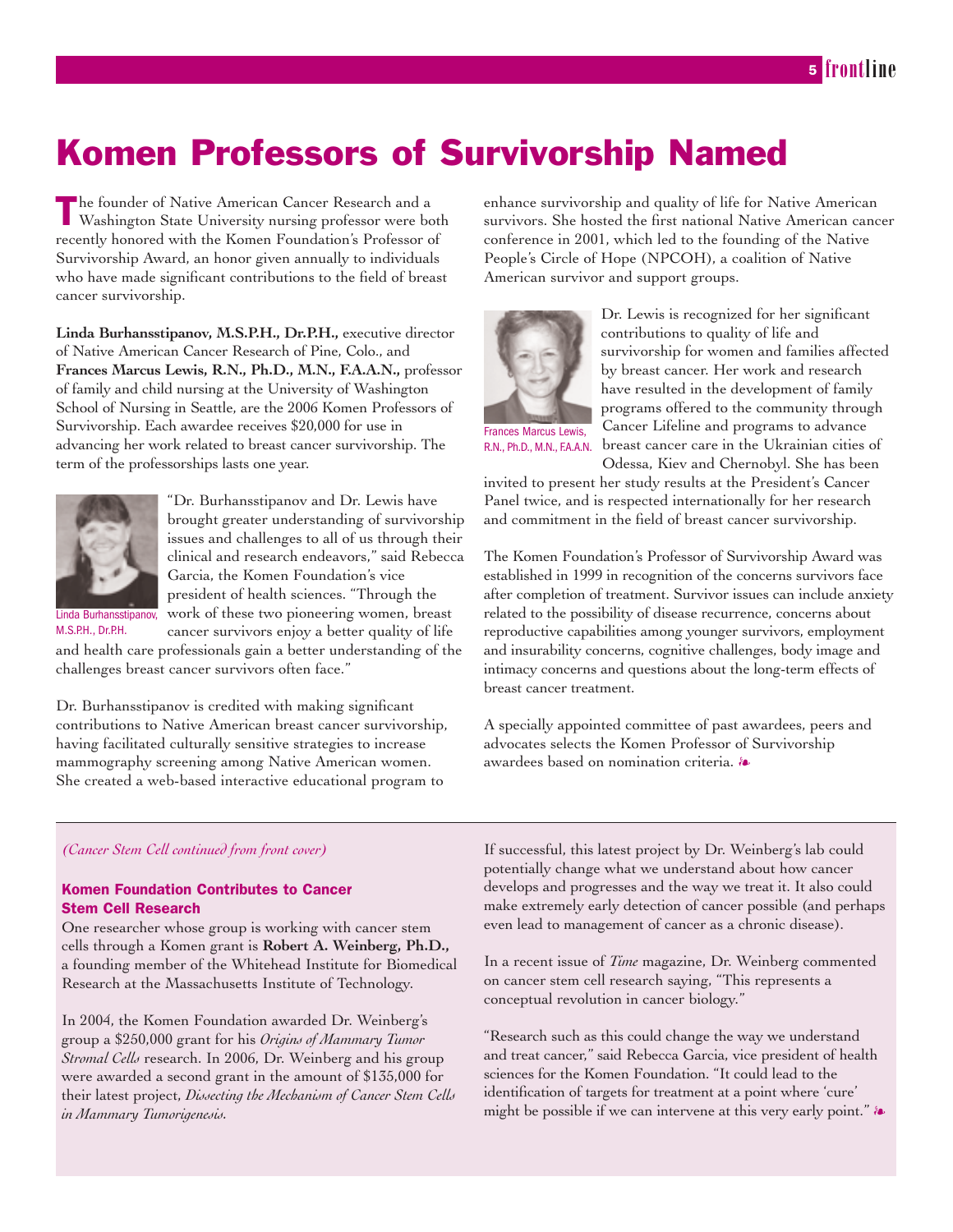### соок FOR THE<br>**CURE**

KitchenAid®<br>KitchenAid, the Komen Foundation and KitchenAid, the Komen Foundation and<br>Digitas (KitchenAid's marketing agency) were recently honored with a Cause Marketing Halo Award, America's highest honor for companies and causes that do well by doing good. *Cook for the Cure®*, presented by KitchenAid, received the Gold Cause Marketing Halo Award for Best Health Program at the fourth annual Cause Marketing Forum conference.

Cook for the Cure® raises funds for the Komen Foundation through a donation-with-purchase program that includes sales of KitchenAid pink countertop appliances and cooking products. A major appliance donation-with-purchase program, celebrity chef auctions and a home dinner party fundraising initiative help raise additional funds. Since the program's inception, KitchenAid has helped raise more than \$3 million for the Komen Foundation.



### Better Homes and Gardens

The best-selling *Better Homes and Gardens® New Cook Book* was published as a Limited Edition "Pink Plaid" cookbook to benefit the Komen Foundation and is available at retailers

nationwide. The cookbook contains a special 64-page survivor section filled with healthful dietary and lifestyle recommendations and 60 recipes. Meredith Books has made a donation of \$400,000 to the Komen Foundation to assist in the fight against breast cancer.



### Lean Cuisine®

For the fifth year, the Komen Foundation has partnered with Lean Cuisine to present *Do Something Good for the Cure™.* In

August, Lean Cuisine distributed several million specially marked packages highlighting their partnership with the Komen Foundation. Additionally, Lean Cuisine unveiled a series of designer lunch bags, back by popular demand, with sales benefiting the Foundation. Since 2001, Lean Cuisine has donated more than \$1 million in the fight against breast cancer.

### Rally For A Cure®



R*ally For A Cure,* presented by *Golf For Women®* magazine, works to increase breast health awareness among amateur women golfers by supporting the mission of the Komen Foundation. A registration fee of \$15 per person entitles each Rally

participant to enter a closest-to-the-pin contest at a designated par-3 hole. Rally Headquarters provides each player with breast cancer information from the Komen Foundation, a signature pink ribbon Rally For A Cure pin and a chance to win event favors and a significant golf prize. Additionally, each participant is entitled to a one-year subscription of *Golf For Women®* magazine. Since Rally's inception in 1996, more than \$20 million has been generated to support research and outreach programs.



### Yoplait USA

Yoplait continues its support of the Komen (*V*oplail\* Foundation as National Series Presenting Sponsor of the Komen Race for the Cure®. In addition to supporting the Komen Race for the Cure®, Yoplait sponsors the highly successful *Save Lids to Save Lives®* program. This year, Yoplait has expanded the program to run twice  $-$  in the spring from March through May and again in the fall from September through October. For each pink lid mailed in by customers, Yoplait donates 10 cents to the Komen Foundation up to \$1.5 million (\$500,000 guaranteed donation).

### Ford Division

Ford Division and the Komen Foundation<br>were recently honored with a Cause were recently honored with a Cause Marketing Halo Award, America's highest honor for companies and causes that do well by doing good. *Get Tied to the Cause* received the Silver Cause Marketing Halo Award for Best National/Local Integration at the fourth annual Cause Marketing Forum conference.

In 2006, Ford marks its 12th year as a National Series Sponsor of the Komen Race for the Cure®. Since its initial sponsorship, Ford Division, its dealers, employees and other Ford groups have contributed millions of dollars in support of the Komen Foundation. In 2006, Ford stepped up its longstanding marketing and financial support of the Komen Race for the Cure® through a new initiative called *Warriors in Pink.* Ford has developed a collection of Warriors in Pink apparel for women, men and children that can be purchased at www.fordcares.com. Forty to 80 percent of the retail sales price of each item benefits the Komen Foundation. The apparel features bold symbols that embody the Warrior credo of taking charge, living out loud, harnessing power and standing together.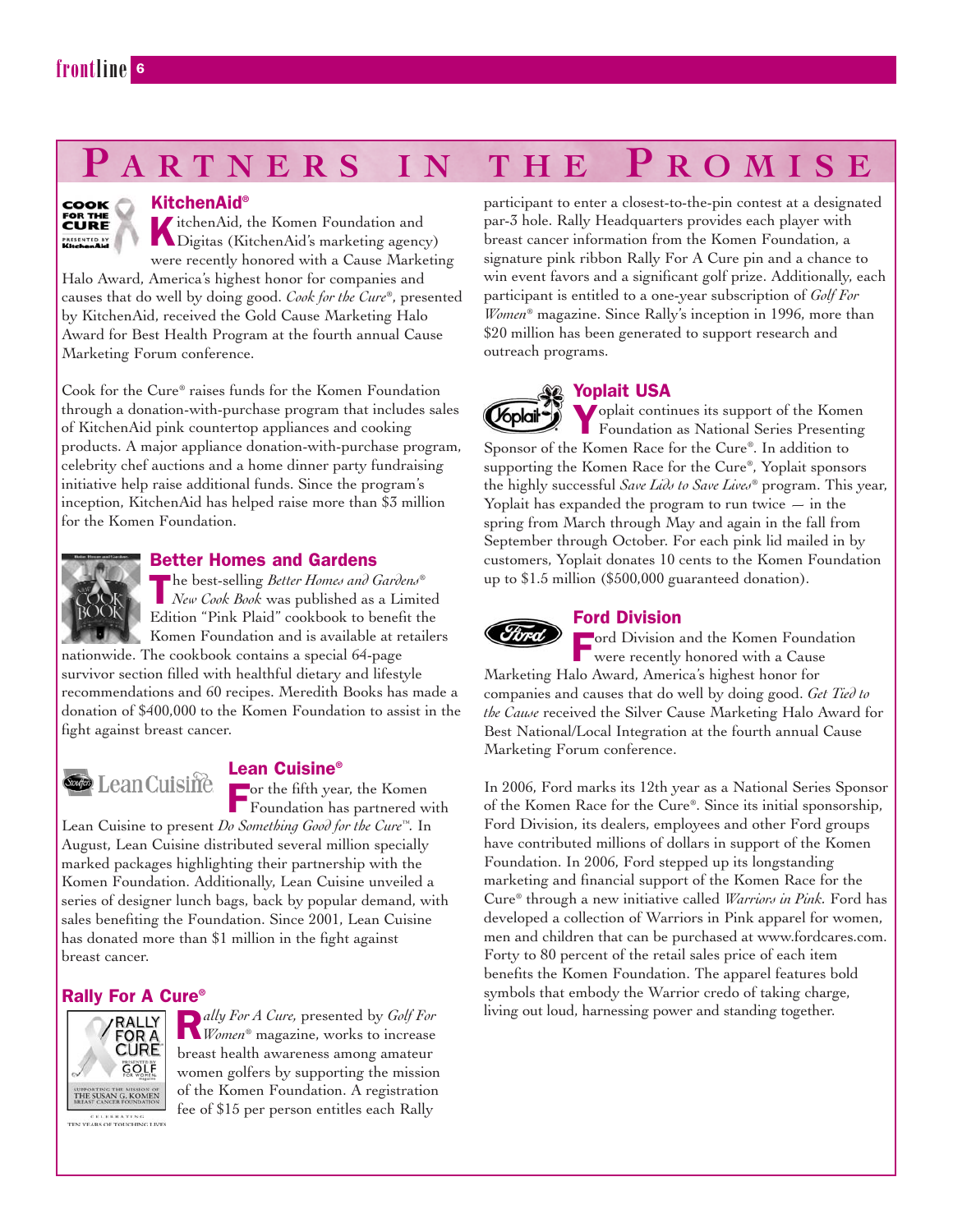### CHI-CHI'S® Salsa

**Hormel Foods has chosen the Komen**<br>**Foundation as the beneficiary of the** CHI-CHI'S® Salsa coupon redemption program. For each specially marked coupon redeemed, the maker of CHI-CHI'S® Salsa will donate 25 cents to the Komen Foundation, with a guaranteed minimum donation of \$100,000, and a maximum donation of \$150,000. Visit www.chichissalsa.com for more information.

Qwest and SANYO

Through the end of October, wireless phone users can help raise funds and awareness for **SANYO** the fight against breast cancer by purchasing a new SANYO® pink phone with Qwest

Wireless®. For each phone sold, 10 percent of the retail sales price will be donated to the Komen Foundation with a minimum guaranteed donation of \$50,000 up to a maximum donation of \$100,000. For more information, visit www.qwestwireless.com or www.sanyo.com/wireless.



### Quilted Northern Ultra®

Georgia Pacific, the makers of Quilted Northern Ultra, has served as a National Series Sponsor of the Komen Race for the Cure® for three years. In addition to its support of the Race, Quilted Northern Ultra donates 50 cents to the Komen Foundation for every proof-of-purchase collected from specially marked pink ribbon packages of Quilted Northern Ultra through December 31, 2006 (up to a maximum of \$500,000).



### **SunChips®**

In 2006, SunChips brand became National<br>Sponsor of the Komen Race for the Cure® n 2006, SunChips brand became National Volunteer Recognition Program. SunChips partners with more than 110 local Komen Race events to recognize the dedication and contribution of the more than 75,000 volunteers who make these events a success. In addition to supporting the Race, SunChips brand has created the *Crunch for the Cure™* SunChips pink ribbon bag program. Consumers submit proofs of purchase from specially marked bags of SunChips snacks online at www.sunchips.com, and SunChips donates 25 cents to the Komen Foundation for each proof of purchase submitted (up to \$250,000). The program will run in select markets through December 15, 2006.



### Kellogg Company

Kellogg's® marks its 10th year of support<br>
of the Komen Race for the Cure® Series in 2006. This is Kellogg's fifth year as a

National Series Sponsor. In addition to its Race sponsorship,

Kellogg's encourages consumers to make a "Promise in Action" by submitting two UPCs from specially marked packages of participating Kellogg's cereals and cereal bars, along with a minimum \$5 donation to the Komen Foundation. Participating consumers receive a "Promise in Action" pink wristband. Information about this offer appears on specially marked Kellogg's cereals and cereal bars and at www.kelloggs.com.



### Hallmark Gold Crown® Stores

Hallmark Gold Crown Stores have been offering words of inspiration and encouragement to benefit the Komen

Foundation for nine years. Hallmark Gold Crown Stores give away thousands of specially designed *Cards for the Cure®* to spread the message about the importance of early breast cancer detection — and to represent their ongoing commitment to help find a cure. In 2006, Hallmark Gold Crown Stores will also offer an exclusive CD, *Stronger than Before,* by Grammy® Award winner and breast cancer survivor Olivia Newton-John, and an Angel of Life Keepsake Ornament. Hallmark will donate \$2 from the sale of each CD and ornament to the Komen Foundation. In addition, Hallmark is now offering a new women's lifestyle magazine called *Hallmark Magazine.* The company will donate 20 percent of the subscription price to the Komen Foundation. For more information, please visit www.hallmarkmagazine.com/komen. Through all of these promotions, Hallmark will make a guaranteed minimum donation of \$100,000.



### Payless ShoeSource

During October 2006, Payless ShoeSource will continue its *Taking Steps to Fight Breast Cancer* program by selling \$2 cell phone

charms. One hundred percent of the net profits earned from the sale of the charms will be donated to the Komen Foundation with a minimum guaranteed donation of \$100,000. Net profits are calculated as gross sales (\$2/charm) less cost of charm (\$0.89/charm), including the cost of any unsold charms. Charms will be available for purchase in Payless ShoeSource stores nationwide and on www.payless.com beginning September 28 and continuing through October 31, 2006.



### M&M'S® Brand Chocolate Candies

Masterfoods USA will sell specially packaged bags of dark pink and light pink M&M'S Chocolate Candies in select retail outlets nationally from mid-August through November 30, 2006. For each bag sold, Masterfoods USA will make a donation to the Komen Foundation, with a minimum contribution of \$250,000. Masterfoods will donate 35 cents for each 14-ounce package and 50 cents for each 21.3-ounce package sold to the Komen Foundation. For more information, visit www.mms.com.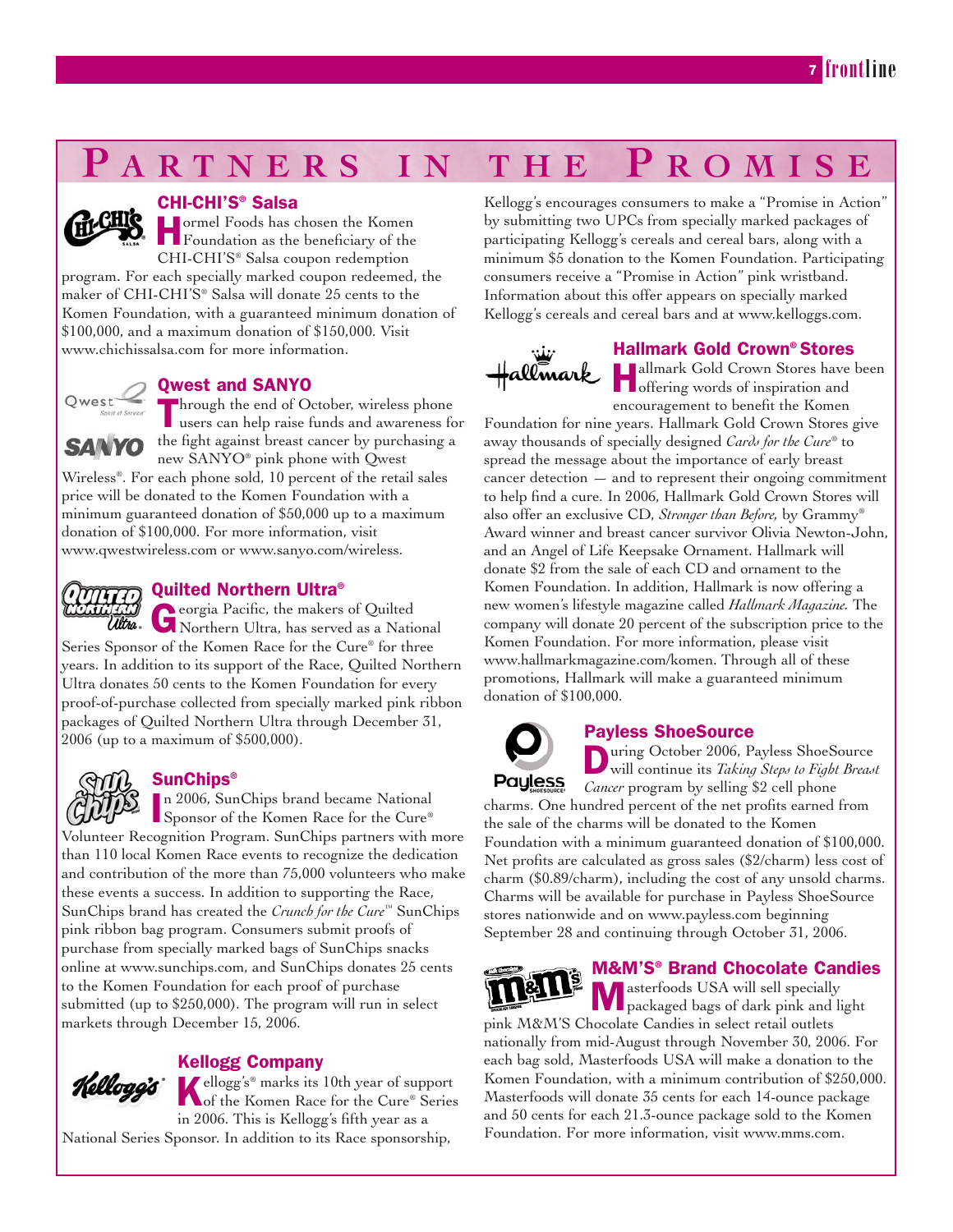

### BMW of North America, Inc.

n 2006, BMW will celebrate the 10th

In 2006, BMW will celebrate the 10th<br>anniversary of *The Ultimate Drive®*, a fundraising and awareness program with fleets of specially marked BMWs that travel across the country to honor breast cancer survivors and inspire communities to become more involved in the fight against breast cancer. At every stop along the way, participants are encouraged to test drive as many vehicles as they like and celebrate a local hero. It's easy, fun — and free! BMW donates \$1 to the Foundation for every mile driven.

Not able to attend an event? BMW offers a line of pink ribbon merchandise for sale to support the cause. Dependent upon the product, BMW donates between 22 and 55 percent of the suggested retail price to the Komen Foundation. Since 1997, more than a quarter-million people have participated in The Ultimate Drive, logging more than nine million miles. So far, BMW has donated more than \$9 million. Your drive can help BMW reach its 10th anniversary goal of donating a grand total of \$10 million.



### Holland America Line Foundation

The Komen Foundation is pleased to welcome the Holland America Line Foundation as a **ON DECK** partner in the fight against breast cancer. FOR THE CURE PAILLEL III LIL LIBRARY THROUGH MARCH 31, 2007, the Holland America Line will host 5K walks on board each of its cruise ships while at sea. Guests will be asked to make a minimum donation of \$15 to participate in the *On Deck for the Cure™* program. The Holland America Line Foundation will donate 75 percent of each registration fee (a minimum of \$11.25) to the Komen Foundation, with a minimum guaranteed donation of \$250,000.



### Serta Mattress Company

Serta Mattress Company is again encouraging<br>everyone to fight breast cancer while they sleep! Throughout 2006, Serta's limited-edition

pink mattress sets designed by Vera Wang will be sold by select retailers. Additionally, everyone who purchases the Vera Wang by Serta™ mattress will receive a free collector's edition pink Serta-branded Counting Sheep. As part of its commitment to the cause, Serta will donate \$290,000 to the Komen Foundation. The Canadian Breast Cancer Foundation will receive \$30,000 of the donation.

### Simon Malls®

Through August 31, 2008, Simon Malls will sell a pink ribbon gift card in all its retail centers nationwide and online at www.simon.com. The gift cards will be sold in denominations ranging from \$20 to \$500. Simon Malls will donate \$1 to the Komen Foundation for each gift card sold, with a guaranteed minimum donation of \$250,000 per year.

# Wrangler

### Wrangler®

Wrangler, a division of VF Jeanswear, proudly supports the Komen Foundation in its distinctive design of the *Tough Enough to Wear Pink™* Rodeo shirt. The shirts will be sold in specialty stores nationwide from October 5, 2005, through December 31, 2006. The Komen Foundation will receive 10 percent of the retail price for each shirt sold with a guaranteed minimum donation of \$100,000.



Belk

The Komen Foundation is proud to partner once again with Belk department stores. Belk will conduct special events throughout the month of October to support breast cancer awareness efforts and raise funds for the Komen Foundation with a minimum guarantee of \$200,000. For more information, visit www.belk.com.

## The Carlisle Collection, Ltd.

Each year, the efforts of the Komen Foundation are promoted by the

Carlisle Collection, Ltd., a company specializing in direct sales of fine women's apparel. As part of its commitment to women's good health and well-being, whenever a Carlisle customer makes a donation to the Komen Foundation of \$125 or more through a Carlisle consultant, she receives a special-edition luxury scarf. Contributions from the program have totaled more than \$1 million to date.



### eBags®

I has developed a *Pick Pink* program on its n support of the Komen Foundation, eBags

website. For each bag highlighted with a pink ribbon on its website, eBags will donate 10 percent of the retail sales price to the Komen Foundation for each special pink bag sold with a minimum guaranteed donation of \$100,000. To learn more about the Pick Pink program, visit www.ebags.com.



Energizer®

Through December 31, 2006, Energizer will sell Energizer AA and AAA batteries and

flashlights to benefit the Komen Foundation. In conjunction with the *Power to Keep Going™* program, Energizer will donate \$350,000 to the Komen Foundation. In addition, Energizer will offer a proof-of-purchase promotion to consumers. For more information, visit www.energizer.com.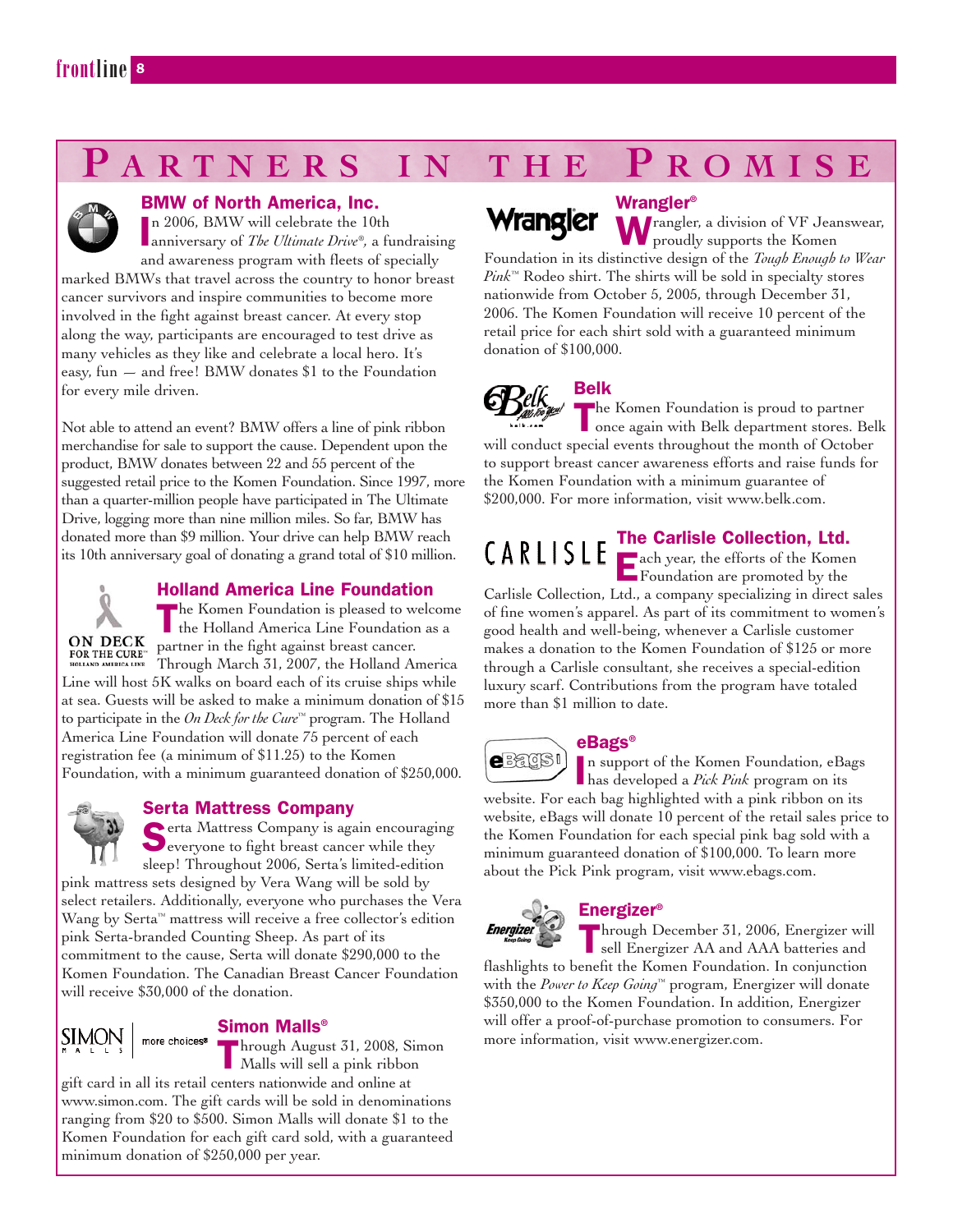

#### Einstein Bros.®

I Bros. will sell *Rally 'Round the Pink* mugs in all n support of the Komen Foundation, Einstein 373 Einstein Bros. neighborhood stores through March 31, 2007. Einstein Bros. will donate \$1.50 per mug to the Komen Foundation with a minimum guaranteed donation of \$100,000. To learn more, visit www.einsteinbros.com.



### Mattel's Pink Ribbon™ Barbie®

For nearly 25 years, the Komen Foundation has led the fight against

breast cancer. Beginning in 2006, Barbie® will partner with the Foundation to help educate children about the disease and offer support, hope and comfort. The new *Pink Ribbon™ Barbie®* doll offers a way to help open up a dialogue about breast health and breast cancer with family members and friends. Additionally, Mattel will provide a minimum donation of \$100,000 directly to the Komen Foundation to help support the cause.

### **PEPSI CAMERICAS**



**The Komen Foundation** is proud to partner

with PepsiAmericas in the fight against breast cancer. PepsiAmericas will donate \$100,000 to the Komen Foundation and help to increase breast cancer awareness through special packaging on 12- and 24-packs of Diet Pepsi products through October 31, 2006.

# Pier 1 imports<sup>.</sup>

### Pier 1 Imports<sup>®</sup>

For the 10th consecutive year, Pier 1 Imports has partnered with the

Komen Foundation to light the way in the fight against breast cancer through the sale of its commemorative *Komen Candle.* Pier 1 introduces a new candle design each August, with quantities available in stores through the following spring. Pier 1 donates 25 percent of the purchase price (excluding tax) from sales of the \$14 candle to the Komen Foundation to support breast cancer research, education, screening and treatment programs. For more information, visit www.pier1.com.

### World Winner WorldWinner

It's Only A Game. Until You Play It."

The Komen Foundation continues its partnership with

WorldWinner in 2006 as the beneficiary of its *Compete for Pink* tournaments to support the fight against breast cancer. All year long, with special promotions during the months of May and October, WorldWinner hosts a series of Compete for Pink tournaments in various online games. WorldWinner will donate 10 percent of each tournament entry fee to the Komen Foundation. For more information, visit www.worldwinner.com/komen.

 $\mathbb{W}$ 

### Wyndham Hotels & Resorts®

Wyndham Hotels & Resorts is the National Hotel Partner of the Komen Foundation. **WYNDHAM HOTELS & RESORTS** In 1999, Wyndham began observing National Breast Cancer Awareness Month by providing specially designed pillow cards in guest rooms as a way for individuals to make a donation directly to the Komen Foundation. In addition, Wyndham will donate \$100,000 to the Komen Foundation to help in the fight against breast cancer.

### The Republic of Tea

The Komen Foundation and The Republic of Tea have been partners in the fight against breast cancer through the *Sip for the Cure®* program since 2001. The Sip for the Cure® line

features five pink teas and a pink ceramic tea mug and pink ceramic teapot. All of the products are sold in natural and specialty food stores, department stores and other retailers nationwide. To date, The Republic of Tea has donated more than \$449,000 to the Foundation. For more information, visit www.republicoftea.com.



### RE/MAX and Zeta Tau Alpha

RE/MAX International and Zeta Tau Alpha Fraternity co-sponsor the Komen Race for RE/MAX Real Estate the Cure® National Series Breast Cancer



Survivor Recognition Program. This program celebrates breast cancer survivors by providing the signature pink t-shirts and caps for survivors to wear during Komen Race for the Cure® events. Race participants are invited to recognize special people who have been

touched by breast cancer by wearing "In Memory of" and "In Celebration of" back signs to honor that special person.

### Coldwater Creek

2006 marks the second year for the Komen Foundation's

partnership with Coldwater Creek. In addition to its support of the Komen Race for the Cure® as a National Series sponsor, Coldwater Creek will produce the *IN PINK* collection. Coldwater Creek will donate 10 percent of the retail sales price on items purchased from this collection. The IN PINK collection is available in Coldwater Creek stores, online at www.coldwatercreek.com or by calling 1.800.968.0980. &

Looking for a way to get involved and support the fight against breast cancer? Visit www.komen.org for a complete list of all of our unique partners and programs.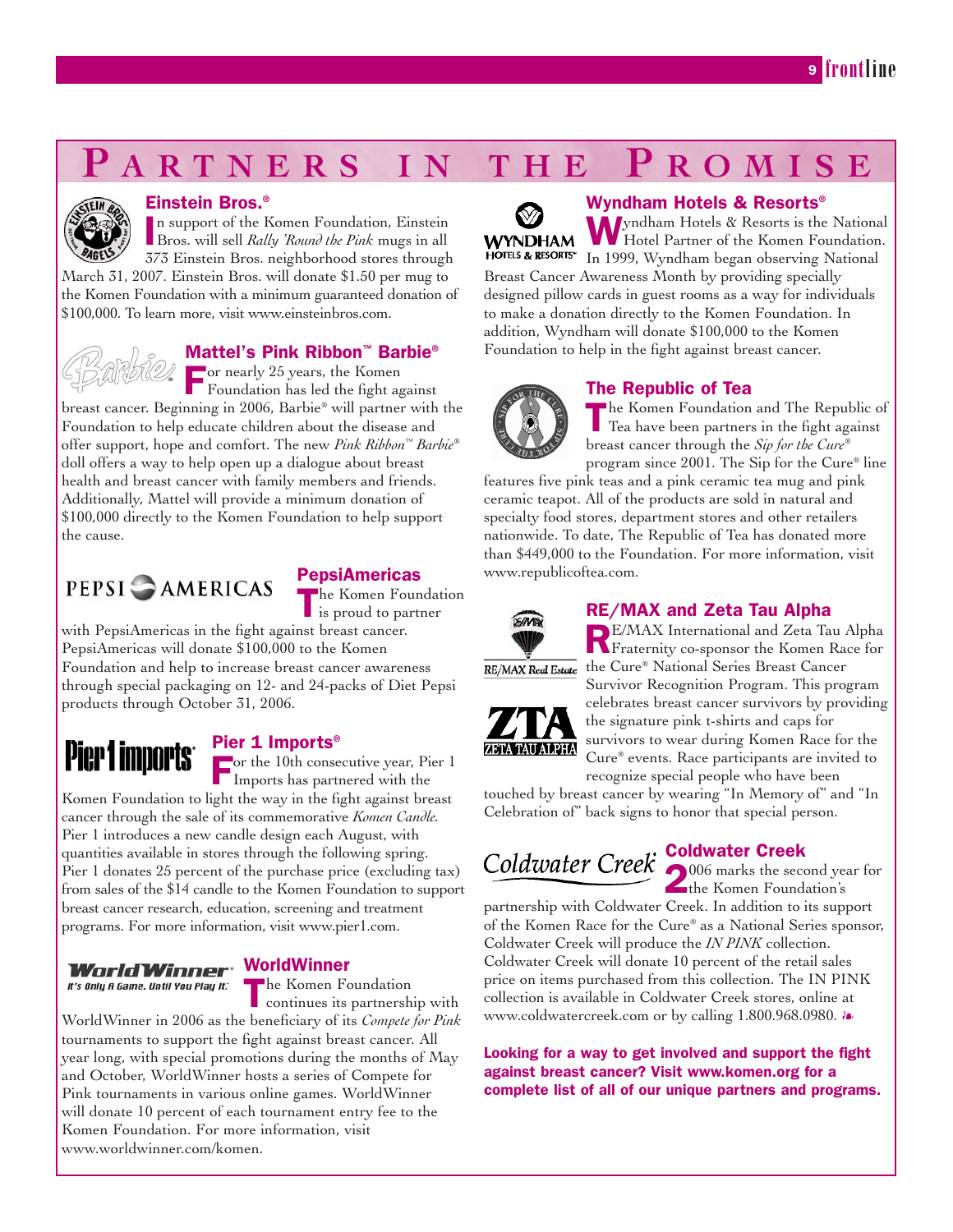### **PUBLIC POLICY UPDATE**



### Champions for the Cure™ Take to the Hill



Nearly 100 breast cancer advocates assembled on Capitol Hill May 24 to seek Congressional support for the Komen Foundation's legislative priorities. Representatives from 30 Komen Affiliates representing 23 states visited nearly 200 Congressional offices as part of the Komen

Doris Fandal, Annie Staten and Dianne Guillot, Komen Northeast Louisiana Affiliate

Foundation's annual lobby day. The advocates championed appropriations for Nurse Reinvestment Act programs, reauthorization of the National Breast and Cervical Cancer Early Detection Program (NBCCEDP) and support for and sustained funding of translational research. In addition to advocating for these important issues, participants put a "face" to breast cancer by sharing their inspirational stories.

### 2006 Komen Public Policy Awards Presented



On May 23, as part of the Komen Foundation's annual lobby day, the Komen Foundation honored two members of Congress for their leadership in breast health and breast cancer

Senator Robert Menendez initiatives. Komen Affiliates nominated members as a way of honoring the legislators whose efforts have been instrumental in the fight against breast cancer. The Komen Foundation awarded Senator Robert Menendez (D-NJ) with the *Komen Champion of Change Award,* for his commitment to advancing the interests of minorities and the medically underserved with regard to healthcare access and quality. Congressman Timothy Murphy (R-PA) received the *Komen Women's Health Advocate Award* for his advocacy on behalf of women's health issues, enhancing awareness about such issues and bringing about positive change for women.

### Komen Foundation Holds Congressional Briefings

The Foundation recently held two Congressional briefings on Capitol Hill to educate members of Congress and their staffs on issues of vital importance to breast cancer patients. The first briefing related to the need for reauthorization of the National Breast and Cervical Cancer Early Detection Program (NBCCEDP) and was held, jointly, with the American Cancer Society. Established in 1991, the NBCCEDP provides low-income, uninsured and underserved women with access to services for early detection of breast and cervical cancer. Bills to reauthorize the program have been introduced by Representative Tammy Baldwin (D-WI) and Representative Sue Myrick (R-NC) in the House and Senator Kay Bailey Hutchison (R-TX) and Senator Barbara Mikulski (D-MD) in the Senate. The Komen Foundation urged Congress to appropriate \$250 million for this program in 2007.

On May 23, the Komen Foundation held a Congressional briefing luncheon in collaboration with the Oncology Nursing Society to discuss the impact of the nursing shortage on quality breast cancer care. Congresswoman Lois Capps (D-CA), a former registered nurse, attended the briefing and remarked about the important role that oncology nurses play during the cancer journey. Thousands of quality applicants are being turned away due to inadequate resources to educate and train the next generation of nurses. Steps must be taken to address this shortfall to meet increasing need for quality cancer care for the aging baby boomer population. The briefing also called for \$150 million in 2007 for Nurse Reinvestment Act programs.

### Foundation Supports Breast Cancer and Environmental Research Act

In observance of Earth Day, eChampions sent nearly 15<br>letters to Congress in support of the Breast Cancer and n observance of Earth Day, eChampions sent nearly 15,000 Environmental Research Act. Scientists believe that nongenetic or environmental risk factors play a role in the development of breast cancer. Only 5 to 10 percent of breast cancers are caused by gene mutations in the BRCA1 and BRCA2 gene. Legislation would expand current efforts to explore and address the role of potential environmental risk factors in cancer development.

### Importance of Translational Research Recognized

The Komen Foundation has been actively working to ensure that translational research is a top priority at the National Cancer Institute (NCI). Translational research — taking what we learn in the laboratory and translating it into clinical applications for patients as rapidly as possible  $-$  is essential to saving lives from cancer. The Foundation urges NCI to keep translational research a priority and to maintain the Specialized Program for Research Excellence (SPOREs) funding at FY04 levels of \$135 million and to administer the program following FY04 guidelines until such time as the Translational Research Working Group (TRWG) completes its evaluation and makes its recommendations.

Komen advocates have been busy raising awareness around this issue and Komen eChampions sent nearly 14,000 letters to members of Congress expressing the importance of translational research. In addition, Komen representatives advocated for this issue during the Komen Foundation's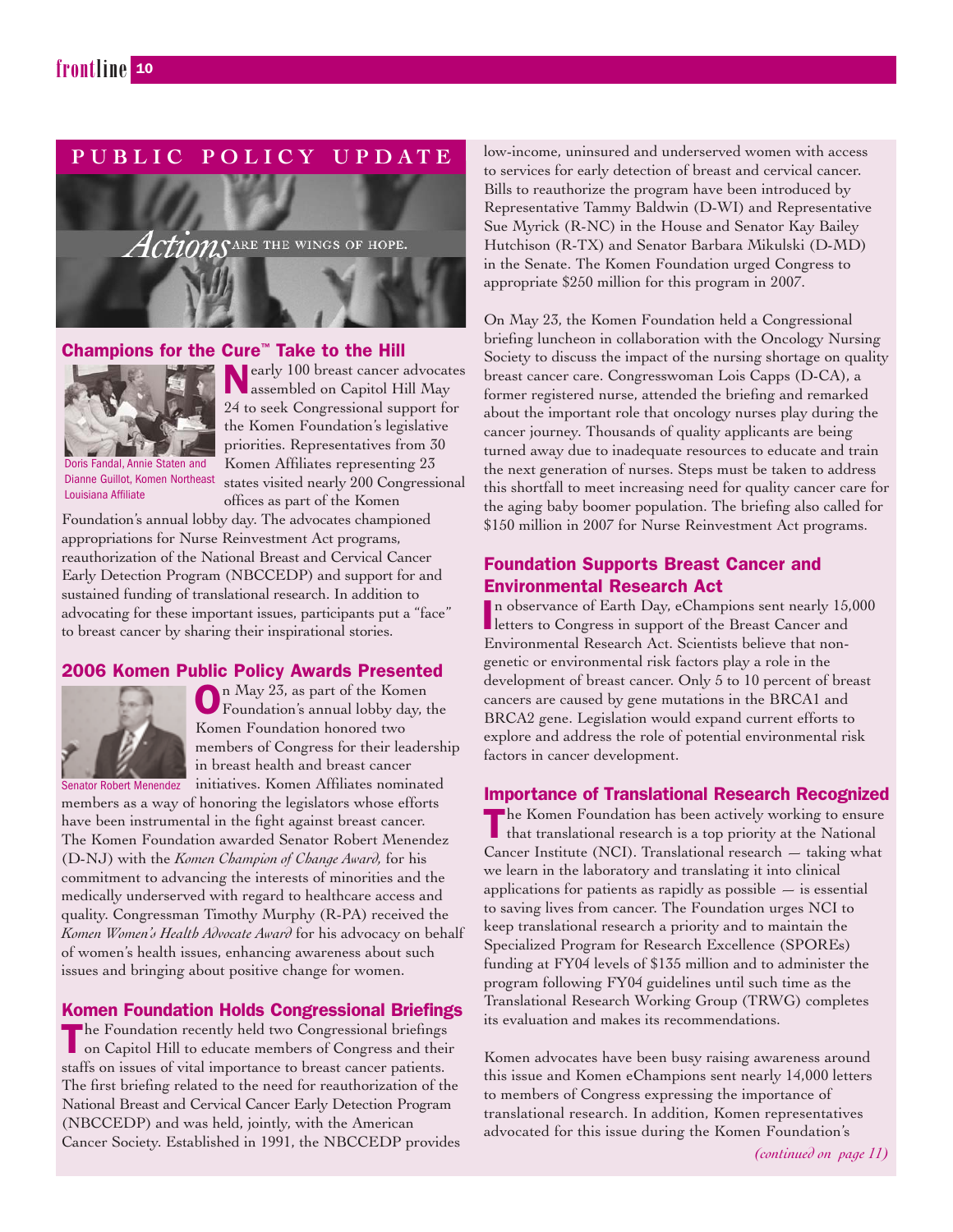### *(Public Policy Update continued from page 10)*

lobby day and 100 eChampions called their members of Congress in support. We are pleased that both the House of Representatives and the Senate have included Komenrecommended legislative language in both House and Senate Labor/HHS/Education Appropriations bills for fiscal year 2007 for the SPOREs program.

### Members Make Visits to Komen Grantees

Senator Debbie Stabenow (D-MI) visited the Barbara Ann Karmanos Cancer Institute, a grantee of the Komen Detroit Race for the Cure®, on April 3. The site visit included a tour of the facilities, a community forum and a press conference in support of the National Breast and Cervical Cancer Early Detection Program (NBCCEDP).

Congresswoman Tammy Baldwin (D-WI), one of the original sponsors of the House NBCCEDP reauthorization bill, visited the Access Community Health Centers, a grantee of the Komen Madison Affiliate in Madison, Wisconsin, on May 31. These Affiliate grantees are NBCCEDP providers and demonstrate the program's success in providing life-saving mammograms to women with little-to-no health insurance. Both legislators met with coalitions of medical service providers and advocate groups to discuss the importance of this program and their strong support of this proposed legislation.

### Komen Champions Work on State Issues

Komen Affiliates throughout the nation are joining forces to work on critical state breast cancer issues, with in-state collaborations achieving great results. Komen California Affiliate representatives continued to travel to Sacramento to meet with legislators about state breast cancer research funding and early detection programs to garner support of a ballot initiative that would raise \$65 million per year for early detection programs.

In addition, Texas Affiliates have been working collaboratively to secure a first-time, \$4 million state appropriation for the Texas Breast and Cervical Cancer Control Program. Affiliate representatives traveled to Austin to meet with Texas' Health Commissioner Eduardo Sanchez about the effort. In Illinois, the Peoria Memorial and Chicagoland Affiliates are riding high after the Illinois legislature approved more than \$6 million in new funding for screening and treatment. They will soon be working together to launch an innovative campaign for full funding of an early detection program for low-income women in the state.

If you are interested in working on state public policy issues with other Affiliates in your state or becoming involved in Komen Champions for the Cure™, contact Meghan Evett at mevett@komen.org. -

### Howard University Receives First Annual Leffall Fellowship in Health Disparities



The Komen Foundation awarded Howard University the first annual Dr. LaSalle D. Leffall, Jr., Komen Fellowship in Health Disparities. Komen Founder Nancy G. Brinker presented the fellowship award during the Komen Foundation's annual Mission Conference, *Many Faces, One Voice,* held June 11-13 in Washington, D.C.

The Leffall Fellowship will be awarded annually to support the training of underrepresented racial and ethnic groups in the field of breast cancer. The fellowship provides funding at the post-doctoral level to a host institution for a three-year program supporting training and research addressing health disparities as they pertain to breast cancer. The award amount is \$50,000 a year for three consecutive years.

The Leffall Fellowship was created to honor the career and work of LaSalle D. Leffall, Jr., M.D., F.A.C.S. Dr. Leffall is Komen Foundation chairman of the board and the Charles R. Drew Professor of Surgery at the Howard University College of Medicine. He is a surgeon, oncologist, medical educator and leader in professional and civic organizations. In May 2002, Dr. Leffall was appointed to the President's Cancer Panel.

"It is altogether fitting that the first annual Leffall Fellowship in Health Disparities will be awarded to Howard University, the institution where Dr. LaSalle Leffall has studied, taught, mentored, practiced and inspired others for more than 50 years," said Nancy Brinker. &



LaSalle D. Leffall, Jr., M.D., F.A.C.S.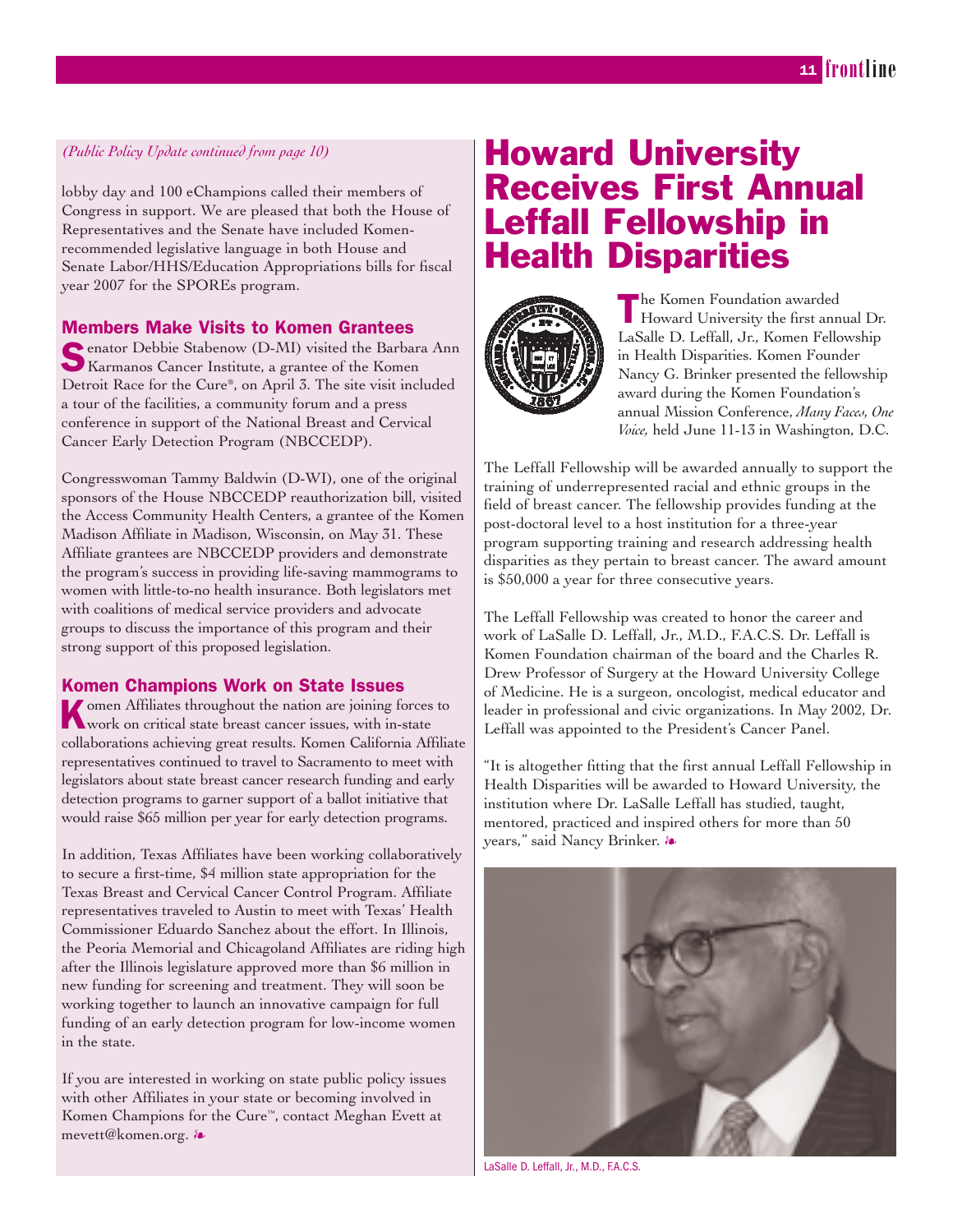### Komen Foundation Awards more than \$54.8 Million for Breast Cancer Research

The Komen Foundation recently awarded 247 research grants totaling more than \$54.8 million as part of its Award and Research Grant Program. The amount of research grants funded by the Foundation this year represents a 21 percent increase over last year's research grants total of just over \$45 million. Every year for the past 10 years, the Foundation has significantly increased monies for research.

"Every major scientific advance to date in the fight against breast cancer has been supported in some way by a Komen grant," said Nancy G. Brinker, founder of the Komen Foundation. "This is Komen making good on its promise to do everything possible to end breast cancer. We will not stop seeking new ways to attack the disease and we will continue to cultivate the best and brightest researchers around the globe."

The Foundation's comprehensive and innovative approach to the fight against breast cancer is again reflected in this year's research grants portfolio. Grants have been awarded for qualified researchers at leading institutions in the United States and around the world to investigate breast cancer from all angles, including cell biology, what causes breast cancer (etiology), risk reduction measures, early detection strategies,



diagnosis, treatment, survivorship, scientific model systems and cancer control. In many cases, the Komen Foundation is the only source of funding for innovative research approaches to finding answers.

The Komen Foundation funds research in three programs: basic, clinical and translational research (awards of up to \$300,000 for a two- or three-year period); post-doctoral fellowship research (awards of up to \$45,000 a year for a twoor three-year period); and breast cancer disparities research (awards of \$300,000 for a two- or three-year period).  $\clubsuit$ 

## Komen Grantees Develop New Way to Deliver Radiation Therapy



Radiotherapy has long been used as a treatment to reduce the risk of recurrence after surgical treatment of primary breast cancer. This limited use of radiation is being challenged by the work of **Katherine Vallis, Ph.D.,** and **Raymond Reilly, Ph.D.,** at the University of Toronto. Drs. Vallis and Reilly have developed a new way to deliver radiation therapy that may

change the very way we think about the use of radiation as a treatment for breast cancer.

In short, radiation kills cancer cells by inducing fatal damage to the cell's genes. Since radiation affects the genes of the cell, it has its greatest killing effect on cells that are constantly using the instruction encoded in their genes to stay alive. The faster

growth rate of breast cancer cells requires that they use the instruction coded in their genes much more often than normal cells. Therefore, radiation affects breast cancer cells much more profoundly than normal cells.

Not all radiation is the same, however. Some radiation is stronger than others and has greater or lesser ability to penetrate the skin and tissues to reach the place in the cell where the genes are located. High energy radiation has the disadvantage of damaging normal tissue. Low energy radiation has the disadvantage of not being able to reach the cancer cells to kill them.

The research being done by Drs. Vallis and Reilly and funded by the Komen Foundation is aimed at developing a new treatment protocol that kills breast cancer cells with radiation but avoids the side effects of high energy radiation. The drug Drs. Vallis and Reilly have developed achieves the goal of killing cancer cells in the same way high energy radiation does, while increasing the therapeutic utility of low energy radiation.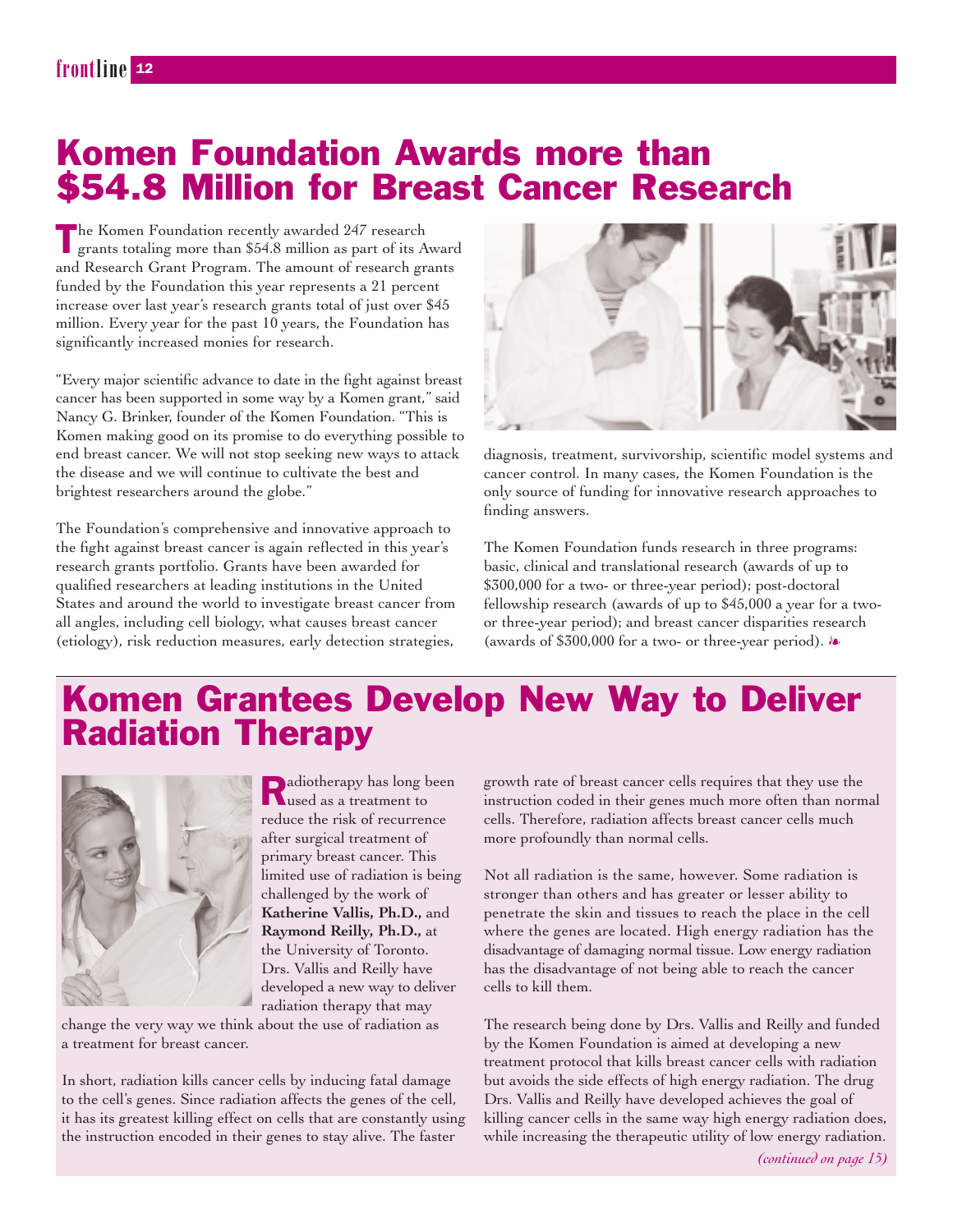## Passionately Pink for the Cure<sup>™</sup>

You Choose the Date. You Choose the Outfit. You Make the Difference.



I supporters, *Passionately Pink for the Cure™* is nspired by the passion and creativity of our an exciting new fundraising and awareness program from the Komen Foundation. Kicking off at the start of National Breast Cancer Awareness Month, individuals, companies, schools and organizations are invited to pick any day in October as Passionately Pink for the Cure<sup>™</sup> Day, make a \$5 or more personal contribution to the Komen Foundation and wear pink to share in the promise of finding a cure.

More than the color of breast cancer awareness, pink represents the promise between two sisters — Nancy G. Brinker and her dying sister, Susan G. Komen — to find a cure. That promise started the Komen Foundation and ignited the passion of millions to bring an end to the disease. Passionately Pink for the Cure™ is a great way for people to share in that promise, make it their own and make a

difference by supporting breast cancer research, education, screening and treatment.

Breast cancer touches millions of lives each year. In 2006, more than 200,000 women and men will be diagnosed in the U.S., and more than 40,000 people will die from the disease. Together, we can change these statistics for the better. Passionately Pink for the Cure™ is an easy, creative program that will have you seeing pink everywhere you look every day in October. Our goal is to get millions of people nationwide involved in the promise for the cure. For more information, send an e-mail to passionatelypink@komen.org or visit www.komen.org.  $\ast$ 

### First Lady Speaks at Ninth Annual Komen Mission Conference



Mrs. Laura Bush announced the formation of the United States-Middle East Partnership for Breast Cancer Awareness and Research, the first major women's health campaign in the Middle East, during the ninth annual Komen Mission Conference, *Many Faces, One Voice,* in Washington, D.C., in June.

Mrs. Bush addressed an audience of 900 conference attendees about the need to fight breast cancer around the globe, reminding the audience that many women around the world still don't talk about breast cancer or have access to the necessary resources. Mrs. Laura Bush

The United States-Middle East Partnership for Breast Cancer Awareness and Research, organized by the U.S. State Department's Office of Public Diplomacy and the Middle East Partnership Initiative, connects researchers, physicians and advocates from the Komen Foundation, M.D. Anderson Cancer Center, Johns Hopkins Medicine, the United Arab Emirates and Saudi Arabia. Mrs. Bush said the partnership will help Middle Eastern women find hope when facing breast cancer.

The Komen Mission Conference brings together leading scientists, patient advocates and breast cancer survivors to translate the latest breast cancer research into information that will improve people's lives. To read Mrs. Bush's remarks or to learn more about the Mission Conference, visit www.komen.org/missionconference.  $\clubsuit$ 

### Suzy Komen Awardee Honored



Nancy G. Brinker and Connie Smith

Connie Smith from the Komen Colorado Springs Affiliate was recently honored as the 2006 Suzy Komen Award recipient. Connie was recognized at the 2006 Komen National Race for the Cure® and joined Komen Founder Nancy G. Brinker in leading more than 3,000 breast cancer survivors in the Parade of Pink. A 10-year survivor, Connie was diagnosed at the age of 33. Inspired by her children, then 8 and 10, Connie started running and entered her first 5K at the 1997 Komen Colorado Springs Race for the Cure®. Since that time, Connie has chaired the Colorado Springs event three times and competed in a number of Komen Races across the country. Connie was also recognized in front of family and friends at the 2006 Komen Colorado Springs Race for the Cure® on September 10.

The Suzy Komen Award was established in 2001 in honor of Susan G. Komen, the namesake of the Komen Foundation. This award recognizes a breast cancer survivor's dedication to the fight against breast cancer through the sport of distance running and competitive participation in the Komen Race for the Cure® Series. &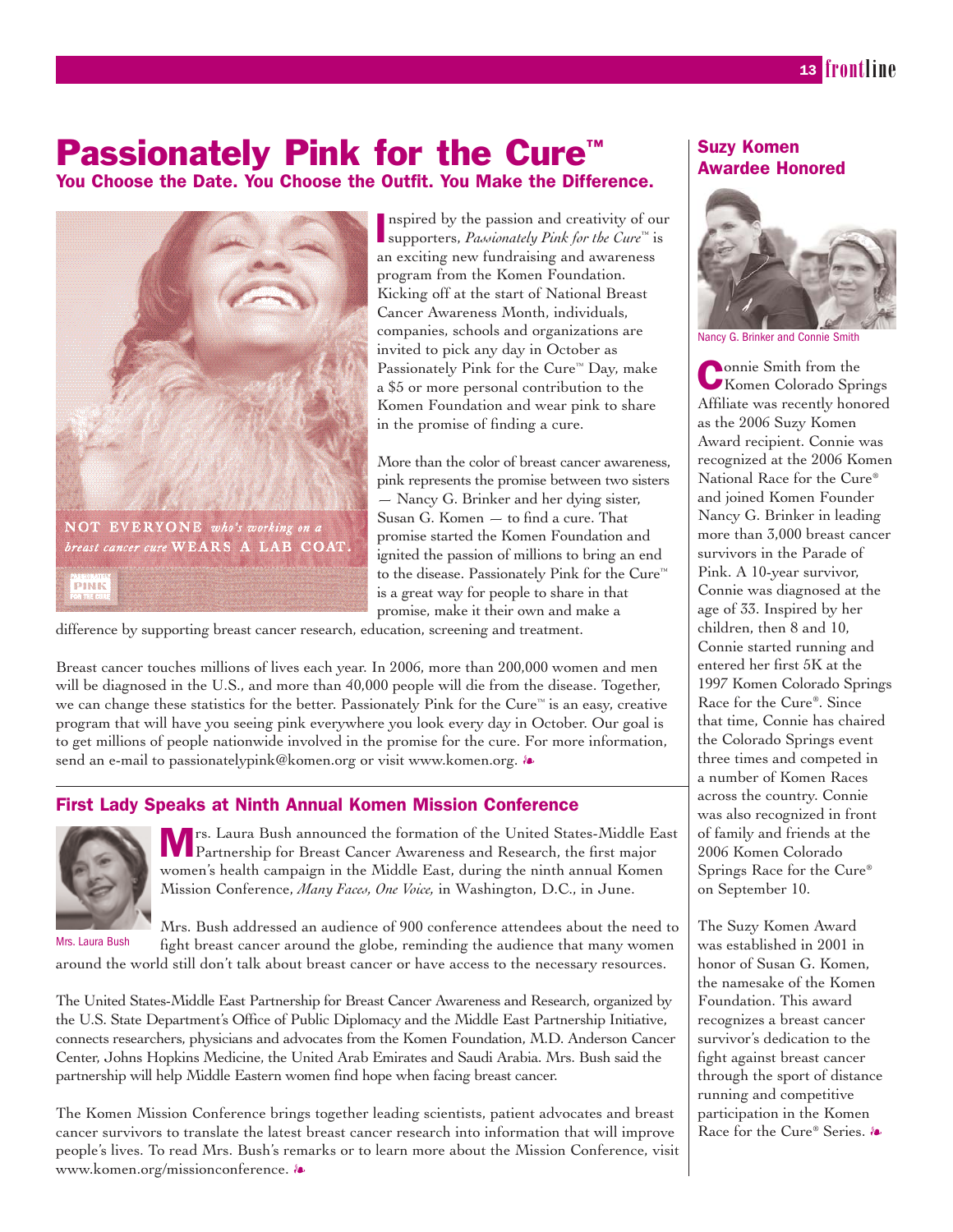### **frontline** <sup>214</sup>

## 2006 Komen Race for the Cure® Series



| <b>Site</b>           |                 | Date |
|-----------------------|-----------------|------|
| Frankfurt, Germany    | Sep $24$        |      |
| Rome, Italy           | $\text{May }21$ |      |
| San Juan, Puerto Rico | Oct $15$        |      |

For the most up-to-date information about the 2006 Komen Race for the Cure® Series, call 1.888.603.RACE or visit www.komen.org.

| Site                 | Date       | <b>Site</b>       | Date                  | <b>Site</b>         | Date                  |
|----------------------|------------|-------------------|-----------------------|---------------------|-----------------------|
| Albany, NY           | Oct<br>- 7 | Greeley, CO       | Jul<br>$\overline{4}$ | Peoria, IL          | May 13                |
| Albuquerque, NM      | Jun 11     | Greenville, SC    | Sep 30                | Philadelphia, PA    | May 14                |
| Amarillo, TX         | Sep $30$   | Hartford, CT      | $Jun \quad 3$         | Phoenix, AZ         | Oct 8                 |
| Aspen, CO            | Jul 15     | Helena, MT        | May 20                | Pittsburgh, PA      | May 14                |
| Atlanta, GA          | May 13     | Hickory, NC       | Oct 21                | Plano, TX           | Jun 3                 |
| Austin, TX           | Nov 5      | Honolulu, HI      | Oct 22                | Portland, OR        | Sep 17                |
| Baltimore, MD        | Oct 21     | Houston, TX       | Sep $30$              | Princeton, NJ       | Oct $29$              |
| Bangor, ME           | Sep 17     | Indianapolis, IN  | Apr $22$              | Raleigh-Durham, NC  | Jun 10                |
| Baton Rouge, LA      | Mar 11     | Jackson, MS       | Apr $1$               | Reno, NV            | Oct<br>$\mathbf{1}$   |
| Birmingham, AL       | Oct 14     | Jacksonville, FL  | Oct 21                | Richmond, VA        | May 13                |
| Boise, ID            | May 13     | Kalamazoo, MI     | May 20                | Sacramento, CA      | May 13                |
| Boston, MA           | Sep 10     | Kansas City, KS   | Aug $13$              | Salt Lake City, UT  | May 13                |
| Brainerd, MN         | Jul<br>1   | Kingsport, TN     | Oct<br>$\mathbf{1}$   | San Antonio, TX     | Apr<br>- 1            |
| Buffalo, NY          | 3<br>Jun   | Knoxville, TN     | Oct 28                | San Diego, CA       | Nov 5                 |
| Charleston, SC       | Oct 21     | Lafayette, LA     | Mar 18                | San Francisco, CA   | Sep $24$              |
| Charleston, WV       | May 6      | Lansing, MI       | Apr $30$              | Scranton, PA        | Sep<br>- 9            |
| Charlotte, NC        | Oct<br>- 7 | Las Vegas, NV     | May 6                 | Seattle, WA         | Jun 17                |
| Chattanooga, TN      | Sep 24     | Lexington, KY     | Sep $23$              | Shreveport, LA      | Sep 16                |
| Cheyenne, WY         | Aug 12     | Little Rock, AR   | Oct<br>- 7            | Spokane, WA         | Apr $30$              |
| Chicago, IL          | Sep 30     | Los Angeles, CA   | Feb 26                | St. Louis, MO       | Jun 10                |
| Cincinnati, OH       | Sep 10     | Louisville, KY    | Oct 14                | St. Petersburg, FL  | $Oct \t 7$            |
| Cleveland, OH        | Oct 14     | Lubbock, TX       | Sep $30$              | Syracuse, NY        | May 13                |
| Coeur d'Alene, ID    | Sep 24     | Macon, GA         | Oct 28                | Temecula Valley, CA | Oct 15                |
| Colorado Springs, CO | Sep 10     | Madison, WI       | Jun $3$               | Terre Haute, IN     | Oct 14                |
| Columbus, OH         | May 20     | Manchester, VT    | Jul 30                | Texarkana, TX       | Oct 21                |
| Dallas, TX           | Oct 21     | Memphis, TN       | Oct 28                | Thibodaux, LA       | Oct 21                |
| Davenport, IA        | Jun 10     | Miami, FL         | Oct 21                | Toledo, OH          | Sep 17                |
| Decatur, IL          | Jun 24     | Milwaukee, WI     | Sep $24$              | Tucson, AZ          | Apr<br>$\overline{2}$ |
| Denver, CO           | Oct<br>- 8 | Minneapolis, MN   | May 14                | Tulsa, OK           | Sep 16                |
| Des Moines, IA       | Oct 28     | Monroe, LA        | Sep 9                 | Tupelo, MS          | Oct 28                |
| Detroit, MI          | Jun 10     | Nashville, TN     | Nov $4$               | Tyler, TX           | May 13                |
| El Paso, TX          | Feb 19     | New Orleans, LA   | Oct<br>- 1            | Virginia Beach, VA  | Oct 21                |
| Elmira, NY           | May 21     | New York City, NY | Sep 10                | Waco, TX            | Apr 8                 |
| Evansville, IN       | Sep 17     | Oklahoma City, OK | Oct 14                | Washington, D.C.    | Jun 3                 |
| Fayetteville, AR     | Apr 22     | Omaha, NE         | - 8<br>Oct            | West Palm Beach, FL | Jan 21                |
| Fresno, CA           | Oct 28     | Orange County, CA | Sep 24                | Wichita, KS         | Sep $30$              |
| Ft. Worth, TX        | Apr $15$   | Orlando, FL       | Oct<br>- 7            | Wichita Falls, TX   | Oct 14                |
| Grand Rapids, MI     | Sep 30     | Ottumwa, IA       | May 13                | Winston-Salem, NC   | May 6                 |

Dates subject to change.

## Be a Part of the Breast Cancer 3-Day



Thousands of women and men will unite in cities across the country this year and walk 60 miles over the course of three days. It's a weekend of hope, as we honor lives lost,

celebrate survivors, promote breast cancer research and help bring breast cancer care to those who so desperately need it.

Net proceeds from the Breast Cancer 3-Day benefit the Komen Foundation to fund breast cancer research and community outreach, as well as the National Philanthropic Trust Breast Cancer Fund, to provide an endowment for breast cancer initiatives.



You don't have to be an athlete to participate. This event is for all kinds of people — mothers, fathers, daughters,

grandparents, friends, breast cancer survivors. All you need is compassion and a commitment to fighting breast cancer. It will be a challenge, but that's exactly what makes it so meaningful.

For more information, visit www.the3day.org or call  $1.800.996.3$ DAY.  $\&$ 

#### 2006 Breast Cancer 3-Day Schedule

Boston (August 4-6) Philadelphia (October 6-8) Michigan (August 11-13) Tampa Bay, Fla. (October 13-15) Twin Cities, Minn. (August 18-20) Atlanta (October 20-22) Seattle (August 25-27) Dallas/Ft. Worth (October 27-29)<br>Chicago (September 8-10) Arizona (November 3-5) Chicago (September 8-10) Kansas City, Mo. (September 15-17) San Diego (November 10-12)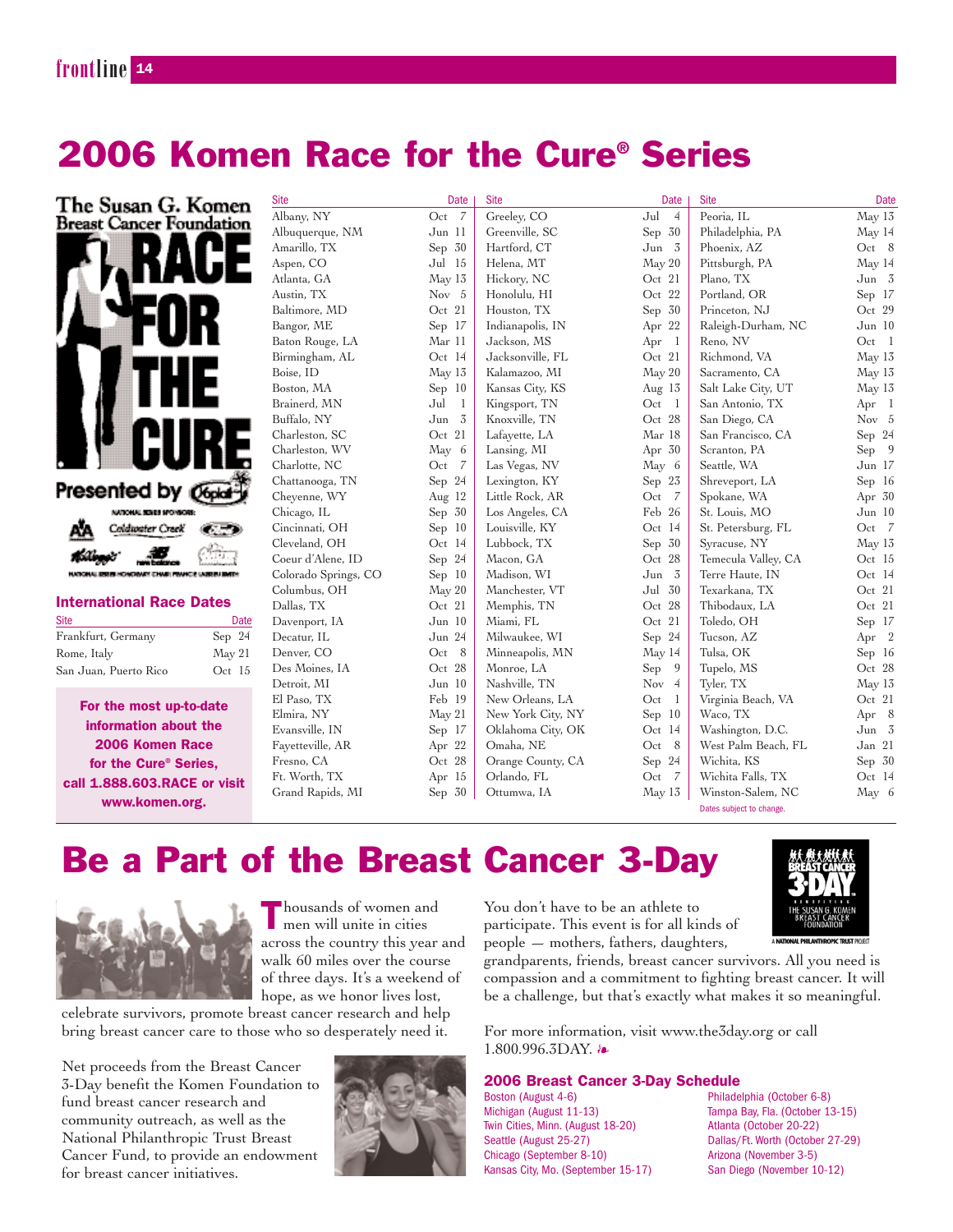### *(Radiation Therapy continued from page 12)*

Dr. Reilly synthesized a drug by attaching a radioactive compound called Indium 111 (111In) to the human Epithelial Growth Factor (hEGF) protein resulting in the radioactive drug 111In-hEGF. The radiation of Indium 111 is not strong enough to penetrate skin and tissue to reach breast cancer cells and has not been thought of as a useful therapy for breast cancer. However, when combined with hEGF, the new compound is selectively taken up by breast cancer cells (because breast cancer cells have more of the receptor that attracts the hEGF), placing it very close to the cell's genes. The close proximity of the low energy radiation to the genes makes the genes vulnerable to damage by Indium 111.

This "Trojan Horse" method of delivering radiation to breast cancer cells has never been done before using Indium 111. Previously thought of as having limited use because the radiation it produced was so low energy, Indium 111 has not been used in the therapeutic setting. However, Dr. Vallis reasoned that if she could get the Indium inside the cell, it would have a profound destructive affect on the cell and kill it.

In clinical studies, Drs. Vallis and Reilly demonstrated there was very little toxicity associated with the Indium in patients that received 111In-hEGF. This is likely due to the rapid rate in which the drug is eliminated from all other parts of the body and the specialized way it targets breast cancer cells. In clinical studies, there has been no liver or kidney toxicity and no evidence of tissue damage has been observed.

The Komen Foundation funded an initial grant to Drs. Vallis and Reilly for \$250,000. As the promising data began to come in regarding their study, the research community became more enthusiastic for the approach. Since that initial Komen grant, more than \$3.4 million additional dollars have been generated by other funders for further research and development of this new breast cancer treatment.  $\partial$ 

### New Advisory Council Members Named

The Komen Foundation recently named new members to its<br>advisory councils, including the African American National Advisory Council, National Hispanic/Latina Advisory Council, Asian American/Pacific Islander National Advisory Council and the newly formed Native American National Advisory Council. Each advisory council provides guidance and direction to the Komen Foundation and are strong advocates for education and support to reduce the disparities in morbidity and mortality of breast cancer among specific populations. For more information about each advisory council and its members, please visit www.komen.org.  $\ast$ 

### Make a Difference – Donate Today!

The simple act of writing a check or placing a donation on your credit card could quite literally save someone's life. Any contribution (large or small) helps us continue our quest in the fight against breast cancer.

Please accept my contribution to the Susan G. Komen Breast Cancer Foundation to support breast cancer research, education, screening and treatment programs.

| Name:                                                                                                                                                                                                                          |                                                                                                                                                                                                                                |              |                 |  |
|--------------------------------------------------------------------------------------------------------------------------------------------------------------------------------------------------------------------------------|--------------------------------------------------------------------------------------------------------------------------------------------------------------------------------------------------------------------------------|--------------|-----------------|--|
|                                                                                                                                                                                                                                |                                                                                                                                                                                                                                |              |                 |  |
| City: <b>City</b> :                                                                                                                                                                                                            | State: and the state of the state of the state of the state of the state of the state of the state of the state of the state of the state of the state of the state of the state of the state of the state of the state of the |              | $\mathsf{Zip:}$ |  |
| Phone number: and a state of the state of the state of the state of the state of the state of the state of the                                                                                                                 |                                                                                                                                                                                                                                |              |                 |  |
| E-mail:<br>the control of the control of the control of the control of the control of the control of                                                                                                                           |                                                                                                                                                                                                                                |              |                 |  |
| Amount of contribution: \$                                                                                                                                                                                                     |                                                                                                                                                                                                                                |              |                 |  |
| $\Box$ Check enclosed Charge to: $\Box$ American Express $\Box$ Visa<br>Card number:<br><u> 1989 - Johann John Stein, markin film yn y brening yn y brening yn y brening yn y brening yn y brening yn y b</u>                  |                                                                                                                                                                                                                                | □ MasterCard | $\Box$ Discover |  |
| Expiration date: Note: Note: Note: Note: Note: Note: Note: Note: Note: Note: Note: Note: Note: Note: Note: Note: Note: Note: Note: Note: Note: Note: Note: Note: Note: Note: Note: Note: Note: Note: Note: Note: Note: Note: N |                                                                                                                                                                                                                                |              |                 |  |
| Name as it appears on credit card: Name and Solid Contract on the series of the series of the series of the series of the series of the series of the series of the series of the series of the series of the series of the se |                                                                                                                                                                                                                                |              |                 |  |
| Signature: the contract of the contract of the contract of the contract of the contract of the contract of the contract of the contract of the contract of the contract of the contract of the contract of the contract of the |                                                                                                                                                                                                                                |              |                 |  |
| If this donation is a tribute, please complete one of the following:                                                                                                                                                           |                                                                                                                                                                                                                                |              |                 |  |
| In honor of:<br><u> 1980 - Jan Sterling, mars and de la population de la population de la population de la population de la popu</u>                                                                                           |                                                                                                                                                                                                                                |              | (name)          |  |
| In memory of: the contract of the contract of the contract of the contract of the contract of the contract of the contract of the contract of the contract of the contract of the contract of the contract of the contract of  |                                                                                                                                                                                                                                |              | (name)          |  |
| Please send the tribute card to:<br>Name:<br>the control of the control of the control of the control of the control of the control of                                                                                         |                                                                                                                                                                                                                                |              |                 |  |
|                                                                                                                                                                                                                                |                                                                                                                                                                                                                                |              |                 |  |
| City:                                                                                                                                                                                                                          | State:                                                                                                                                                                                                                         | Zip:         |                 |  |

Please remember the Susan G. Komen Breast Cancer Foundation in your will and United Way, federal employee and local employee campaigns.

#### Increase your donation with employer matching funds.

Many employers will match your personal donation. Check with your company for more information on matching gift programs. Employer matching gifts may also be available to you if you are the spouse of an employee, a retired employee or the spouse/widow/widower of a retiree.

- $\Box$  I have included the Komen Foundation in my will.
- $\Box$  I would like information on making a gift to the Komen Foundation through my estate plan.

#### Mail this form and your donation to:

The Susan G. Komen Breast Cancer Foundation 5005 LBJ Freeway, Suite 250 Dallas, Texas 75244

Or, you may also place your donation on a credit card by using the secured server on our website at **www.komen.org** or by calling our toll-free donor line at 1.888.888.3317.